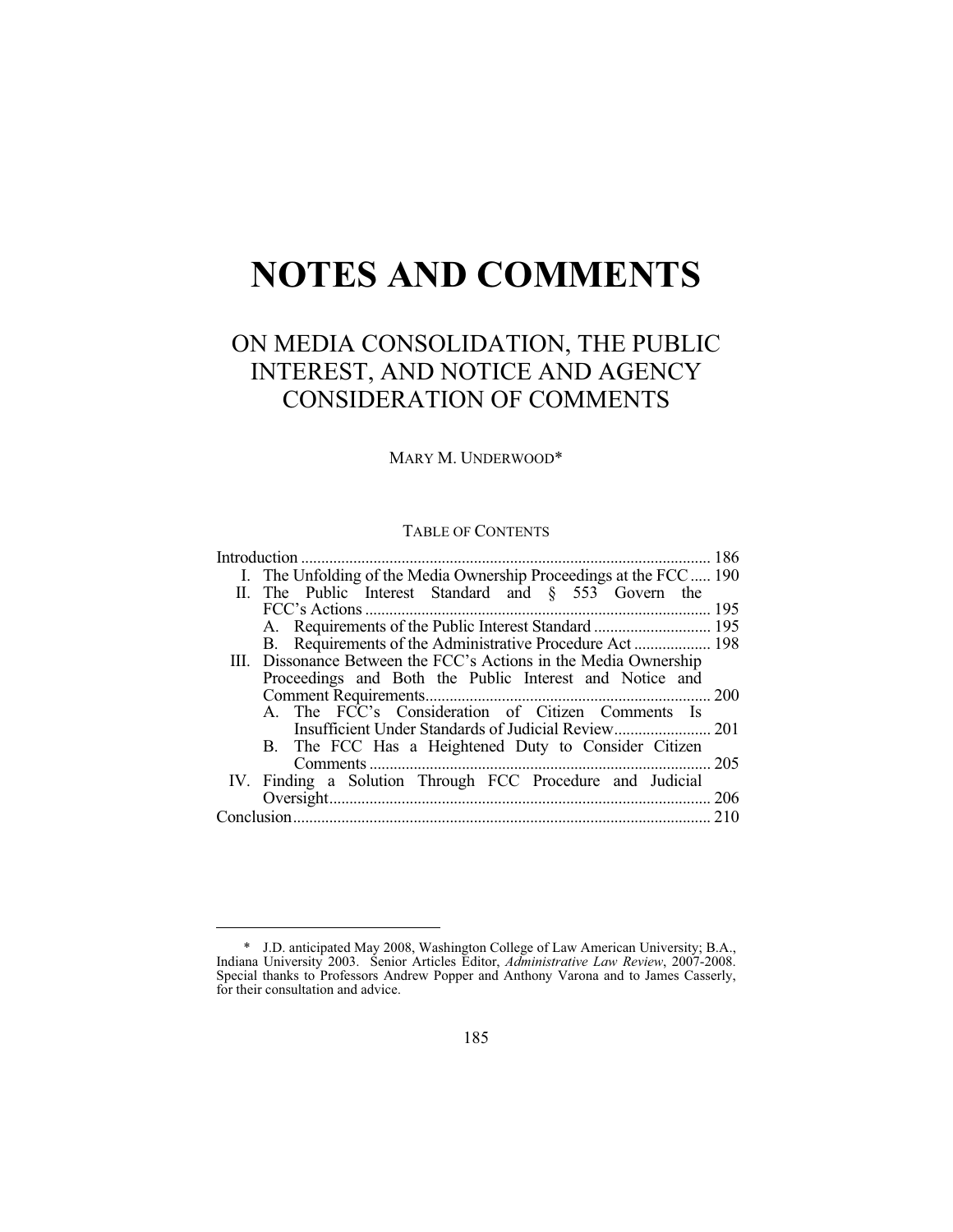#### **INTRODUCTION**

Commissioner Adelstein, in dissent to the Federal Communications Commission's (FCC or Commission) decision to relax media ownership restrictions, defended the importance of public comments:

The Americans I heard from know what they're talking about. This is the media they watch, listen to, and read every day. We have heard from people who have collectively spent billions of hours watching television, listening to the radio, and reading newspapers .... There is no more objective jury than the American people. They take it very personally, and they are very articulate.<sup>1</sup>

The Telecommunications Act of 1996 (1996 Act) requires the FCC to review regulations regarding media ownership periodically and to determine whether they are "necessary in the public interest."<sup>2</sup> To comply with this statutory provision, the Commission conducted the 2002 Biennial Regulatory Review  $(2002 \text{ Review})$ ,<sup>3</sup> which resulted in a relaxation of the ownership rules to permit greater levels of ownership on a national and local level, and across mediums. Hundreds of thousands of individual citizens weighed in on the proposal by filing comments with the Commission, and the vast majority opposed the possibility of further consolidation.<sup>4</sup> Despite this opposition, the FCC voted to go ahead and promote further consolidation. Public outcry continued, resulting in increased attention from Congress and the courts.<sup>5</sup> Many different public interest and consumer advocacy groups brought suit against the FCC, consolidated as *Prometheus Radio Project v. FCC*, claiming that the

 <sup>1.</sup> Statement of Commissioner Jonathan S. Adelstein, Dissenting, Report and Order In the Matter of 2002 Biennial Regulatory Review of the Commission's Broadcast Ownership Rules and Other Rules, 18 F.C.C.R. 13974, 13978 (July 2, 2003) [hereinafter Adelstein Dissent] ("It has been said that the public comments [received by the FCC] are too simple and offer no substantive basis from which to make our decision."). Commissioner Adelstein rejects this notion, having "read many of these comments" and "listened to hundreds of people firsthand in city halls, schools, churches and meeting rooms." *Id.*

 <sup>2.</sup> Telecommunications Act of 1996, Pub. L. No. 104-104, § 202(h), 110 Stat. 56, 111-12 (1996) (codified at 47 U.S.C. § 161(a) (2000)).

 <sup>3.</sup> In the Matter of 2002 Biennial Regulatory Review−Review of the Commission's Broadcast Ownership Rules and Other Rules Adopted Pursuant to Section 202 of the Telecommunications Act of 1996, Report and Order and Notice of Proposed Rulemaking, 18 F.C.C.R. 13620 (2003) [hereinafter 2002 Review].

<sup>4</sup>*. See* Adelstein Dissent, *supra* note 1, at 13978 (exclaiming that 99.9% of all comments received opposed the Federal Communications Commission's (FCC) consolidation efforts).

<sup>5</sup>*. See* Byron L. Dorgan, *The FCC and Media Ownership: The Loss of the Public Interest Standard*, 19 NOTRE DAME J.L. ETHICS & PUB. POL'Y 443, 451-53 (2005) (noting the strong public opposition to the regulation, and the FCC's failure to consult with the public). Further, once the Commission released the 2002 Review, Senator Dorgan described the rules as "outrageous" and the FCC's action as "totally contraven[ing] statutory intent." *Id.*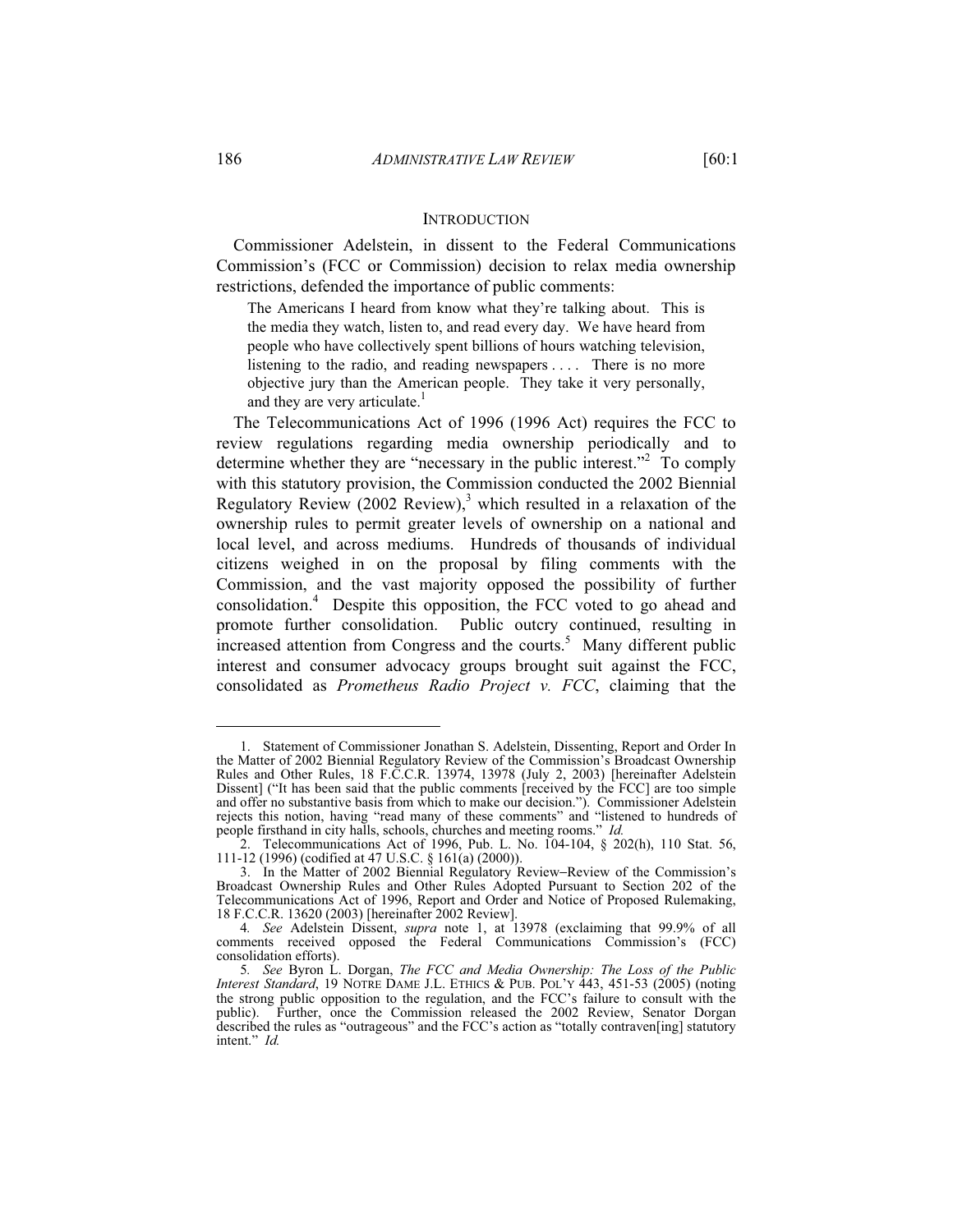deregulatory rules in the 2002 Review "contravened the Commission's statutory mandates as well as the Administrative Procedure Act."<sup>6</sup> As a result of the suit, the court remanded several of the challenged rules for further explanation by the  $FCC$ .<sup>7</sup> The FCC has reviewed the rules challenged by the *Prometheus* court as a part of its 2006 Quadrennial Regulatory Review  $(2006 \text{ Review})$ ,  $\text{sin}$  accordance with the 1996 Act, and has faced similar public opposition to media ownership proposals.<sup>9</sup> In November 2007, after the 2006 Review had been ongoing for eighteen months, Chairman Kevin Martin called for the proceeding to be wrapped up, and he narrowed the scope of the proceeding. Chairman Martin successfully pushed the rulemaking proceeding through just before the end of 2007, amidst public anger and despite threats from Congress and a much shortened period for comment on the modifications made in November.<sup>10</sup>

The importance of the current ownership proceedings cannot be understated: Commissioner Copps has referred to the 2002 Review as "the granddaddy of all reviews,"<sup>11</sup> and the 2006 Review has proven to be no different. Both deal with the future of media ownership—a topic that has aroused the intense scrutiny of the American public. The reality of American media is that powerful companies dominate nearly all of the media outlets that most Americans rely on daily for news and entertainment.<sup>12</sup> Media concentration can threaten democracy itself by

 <sup>6.</sup> Prometheus Radio Project v. FCC, 373 F.3d 372, 381 (3d Cir. 2004).

<sup>7</sup>*. See id.* at 382 (remanding several FCC rules that had relaxed ownership limits because the FCC had "not sufficiently justified its particular chosen numerical limits for local television ownership, local radio ownership, and cross-ownership of media within local markets").

 <sup>8.</sup> In the Matter of 2006 Quadrennial Regulatory Review−Review of the Commission's Broadcast Ownership Rules and Other Rules Adopted Pursuant to Section 202 of the Telecommunications Act of 1996, Further Notice of Proposed Rulemaking, 21 F.C.C.R. 8834 (2006) [hereinafter 2006 Review].

 <sup>9.</sup> In January 2004, Congress amended § 202(h) to provide for a quadrennial rather than a biennial review. Consolidated Appropriations Act, 2004, § 629, Pub. L. No. 108-199, 118 Stat. 3, 99-100 (2004).

 <sup>10.</sup> *See* Press Release, FCC, Joint Statement by Commissioners Copps and Adelstein on Chairman Martin's Cross-Ownership Proposal 1 (Nov. 13, 2007), http://hraunfoss.fcc.gov/ edocs\_public/attachmatch/DOC-278142A1.pdf (arguing that the time for public comment was "grossly insufficient"); *see also* Frank Ahrens, *FCC Chief Rejects Call to Delay Vote*, WASH. POST, Dec. 14, 2007, at D02 (describing a hearing in which the Senate Commerce Committee demanded an explanation for "ramming" through this "unpopular" regulation and asked that he consider postponement).

 <sup>11.</sup> Statement of Commissioner Michael J. Copps, Dissenting, 2002 Biennial Regulatory Review−Review of the Commission's Broadcast Ownership Rules and Other Rules Adopted Pursuant to Section 202 of the Telecommunications Act of 1996, 18 F.C.C.R. 13951, 13955 (July 2, 2003) [hereinafter Copps Dissent] (reacting negatively to the suggestion that those "who feel strongly . . . are being too emotional or are laying too much on one set of decisions"). Instead, Commissioner Copps characterizes this Review as "the granddaddy of all reviews" that will set "the direction for how the next review will get done and for how the media will look for many years to come." *Id.*

 <sup>12.</sup> For a list of media holdings of the major firms, see Columbia Journalism Review, http://www.cjr.org/resources/ (last visited Dec. 29, 2007).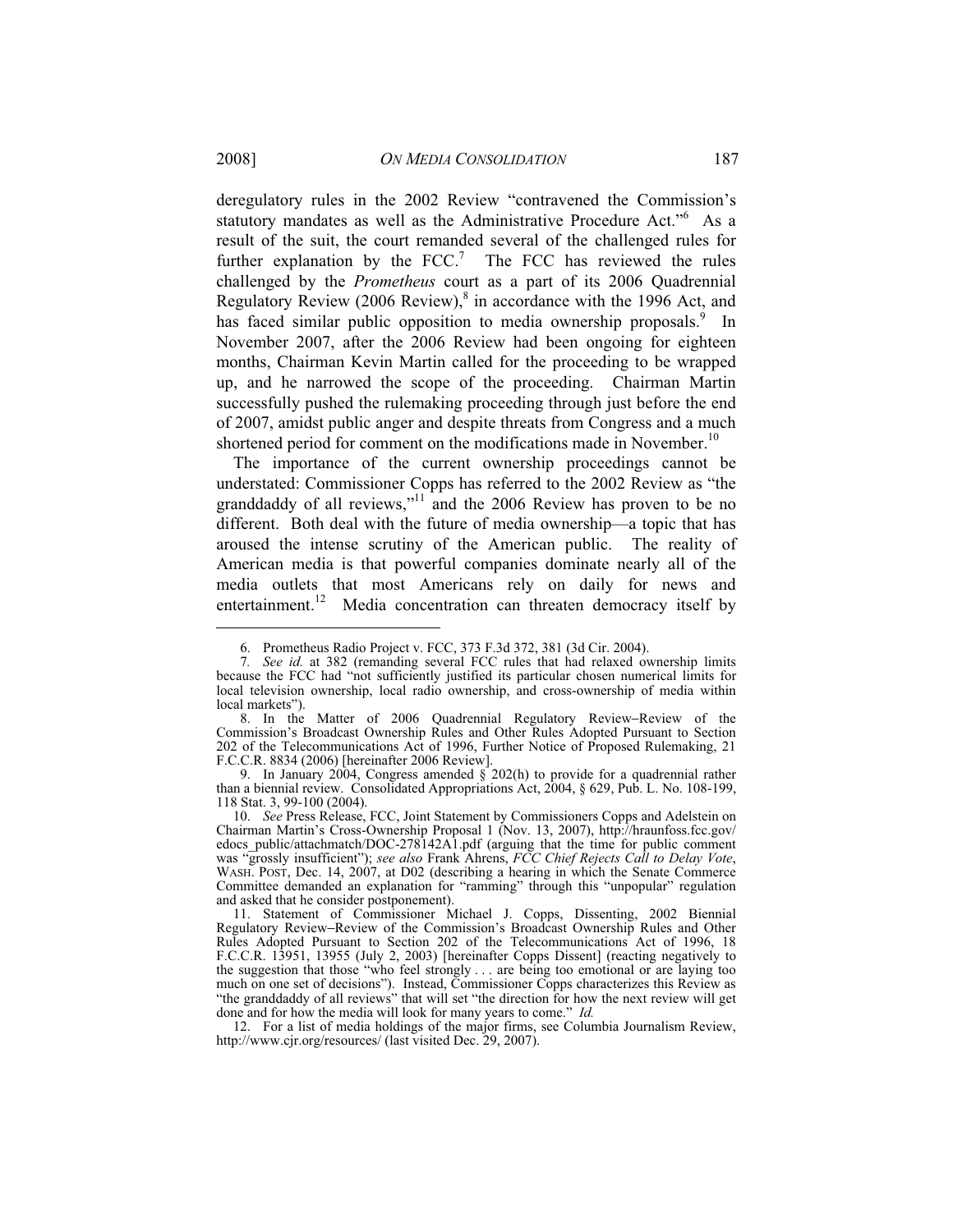reducing the number of speakers, thus reducing the diversity of outlets for listeners.<sup>13</sup> Many people sense this threat to democracy posed by further consolidation and, as a result, hundreds of thousands of people filed comments in opposition to the 2002 review, while hundreds of thousands more filed opposition to the 2006 Review.<sup>14</sup> The FCC's only response to the citizen comments was a single paragraph in the 2002 Review:

We received more than 500,000 brief comments and form letters from individual citizens. These individual commenters expressed general concerns about the potential consequences of media consolidation, including concerns that such consolidation would result in a significant loss of viewpoint diversity and affect competition. We share the concerns of these commenters that our ownership rules protect our critical diversity and competition goals . . . and we believe that the rules adopted herein serve our public interest goals, take account of and protect the vibrant media marketplace, and comply with our statutory responsibilities and limits.<sup>15</sup>

The Commission did not give the comments specific consideration but assured these thousands of voices that the FCC had heard their concerns, and that they had nothing to fear.<sup>16</sup>

15. 2002 Review, *supra* note 3, at 13624.

<sup>13</sup>*. See* Pennekamp v. Florida, 328 U.S. 331, 354 n.2 (1946) (Frankfurter, J., concurring).

Today ideas are still flowing freely, but the sources from which they rise have shown a tendency to evaporate. . . . The controlling fact in the free flow of thought is not diversity of opinion, it is diversity of the *sources* of opinion—that is, diversity of ownership.... There are probably a lot more words written and spoken in America today than ever before, and on more subjects; but if it is true, as this book suggests, that these words and ideas are flowing through fewer channels, then our first freedom has been diminished, not enlarged.

*Id.* (quoting E.B. White, Comment, THE NEW YORKER, Mar. 16, 1946, at 97); *see also*  C. Edwin Baker, *Media Structure, Ownership Policy, and the First Amendment*, 78 S. CAL. L. REV. 733, 735 (2005) (arguing that on any level, be it local, state, or national, a concentrated media market allows owners to exercise market power in a way that is "undemocratic, largely unchecked, and potentially irresponsible" and that "no democracy should risk the danger".

<sup>14</sup>*. See infra* note 43 (comparing the number of comments from the 2006 Review to those from the 2002 Review); *see, e.g.*, Comment from Michele Sutter to the FCC; Martin, Copps, Adelstein, Tate, and McDowell (Oct. 12, 2006), http://fjallfoss.fcc.gov/prod/ecfs/ retrieve.cgi?native\_or\_pdf=pdf&id\_document=6518538168 [hereinafter Comment of Michele Sutter] (demonstrating the kind of thoughtful response that some of the public commenters submitted to the FCC).

Fewer people owning more and more and more media outlets equals less and less information making its way to the people . . . . It is the responsibility of the Federal Communication Commission to oversee the holders of the broadcast licenses on behalf of the people of the United States of America to support the free exchange of ideas to inform the populace. The result of responsible stewardship is a vibrant democracy.

*Id*.; *see also* Copps Dissent, *supra* note 11, at 13955 (noting "outright alarm" on the faces of citizens with regard to the threat of media concentration).

<sup>16</sup>*. Id.* (noting that the Commission will address the "core concerns" of the commenters); *see, e.g.*, Comment of Jeff Jordan, M.B. Docket 02-277 (June 2, 2003),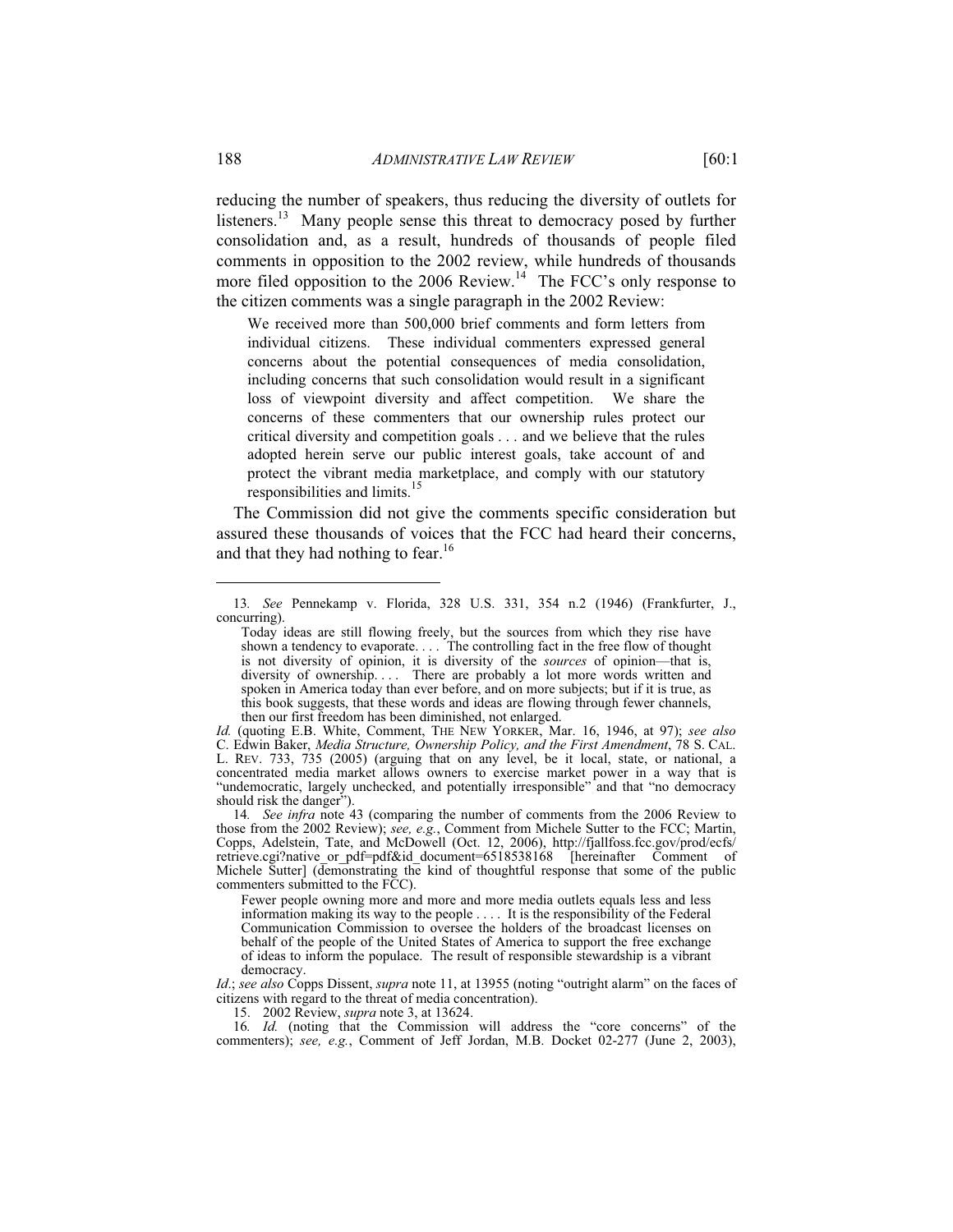If such generalized treatment of citizen comments is sufficient when an agency promulgates new regulations, then what is the link between comments filed and rules promulgated? This Comment argues that with regard to the FCC, the link should be a well-defined public interest standard, and for all agencies, there should be stronger guidelines for what it means to "consider" public comments under the Administrative Procedure Act (APA). Without further guidelines on how the Commission should consider citizen comments in a notice and comment rulemaking, or a stricter interpretation as to what constitutes the public interest, the FCC's ownership proceedings violate the requirements of notice and comment rulemaking under § 553 of the  $APA<sup>17</sup>$  and the agency's statutory obligation to regulate in the public interest.<sup>18</sup> Through a discussion of a specific proceeding at a specific agency, this Comment ultimately seeks to generate greater discussion of the role that public comment is meant to play in agency rulemakings, and to think about how to foster a better public trust relationship between the administrative state and the citizens being governed by that state.

In Part I, this Comment examines the FCC's actions in the media ownership proceedings in further detail. Part II discusses the laws and policies that govern the FCC's actions, mainly the public interest standard and § 553 of the APA. Part III compares the FCC's actions to the legal requirements and discusses the dissonance between them. Consequently, Part III develops the main contention of this Comment: the FCC's requirement to promulgate regulations in the public interest informs and heightens the Commission's obligations under APA § 553 to take citizen comments into consideration, but the FCC has not met this standard. Part IV explores how to solve this problem from a number of different perspectives. It suggests that because of the FCC's requirement to promulgate regulations in the public interest, the FCC should give more

http://gullfoss2.fcc.gov/prod/ecfs/retrieve.cgi?native\_or\_pdf=pdf&id\_document=6514152584 ("Allowing media consolidation is just one more nail in the coffin of the average American's opportunity to hear the diverse and necessary other side of the story."); *see also*  Comment of Charles Tillinghast, M.B. Docket 02-277 (Jan. 31, 2003), http://gullfoss2.fcc. gov/prod/ecfs/retrieve.cgi?native\_or\_pdf=pdf&id\_document=6513405997 (calling attention to the different effects that competition would have on entertainment as opposed to news, asserting that "[c]ompetition surely won't produce better news coverage and analysis since competition relies on monetary return and a groundswell of public demand for more news coverage and analysis, creating a boutique niche for great advertising revenue, is unlikely").

<sup>17.</sup> Administrative Procedure Act, 5 U.S.C. § 553 (2000).

 <sup>18.</sup> Federal Communications Act of 1934, 47 U.S.C. § 303(f) (2000); *see also* Michael J. Copps, *Where is the Public Interest in Media Consolidation*, *in* THE FUTURE OF MEDIA: RESISTANCE AND REFORM IN THE 21ST CENTURY 117, 118 (Robert McChesney, Russell Newman & Ben Scott eds., 2005) (discussing the importance of the role of the public interest standard in FCC regulation, and saying that while "some claim it's unworkable, even unknowable ... there it is, appearing some 110 times in our enabling telecommunications statute, put there to be our lodestar").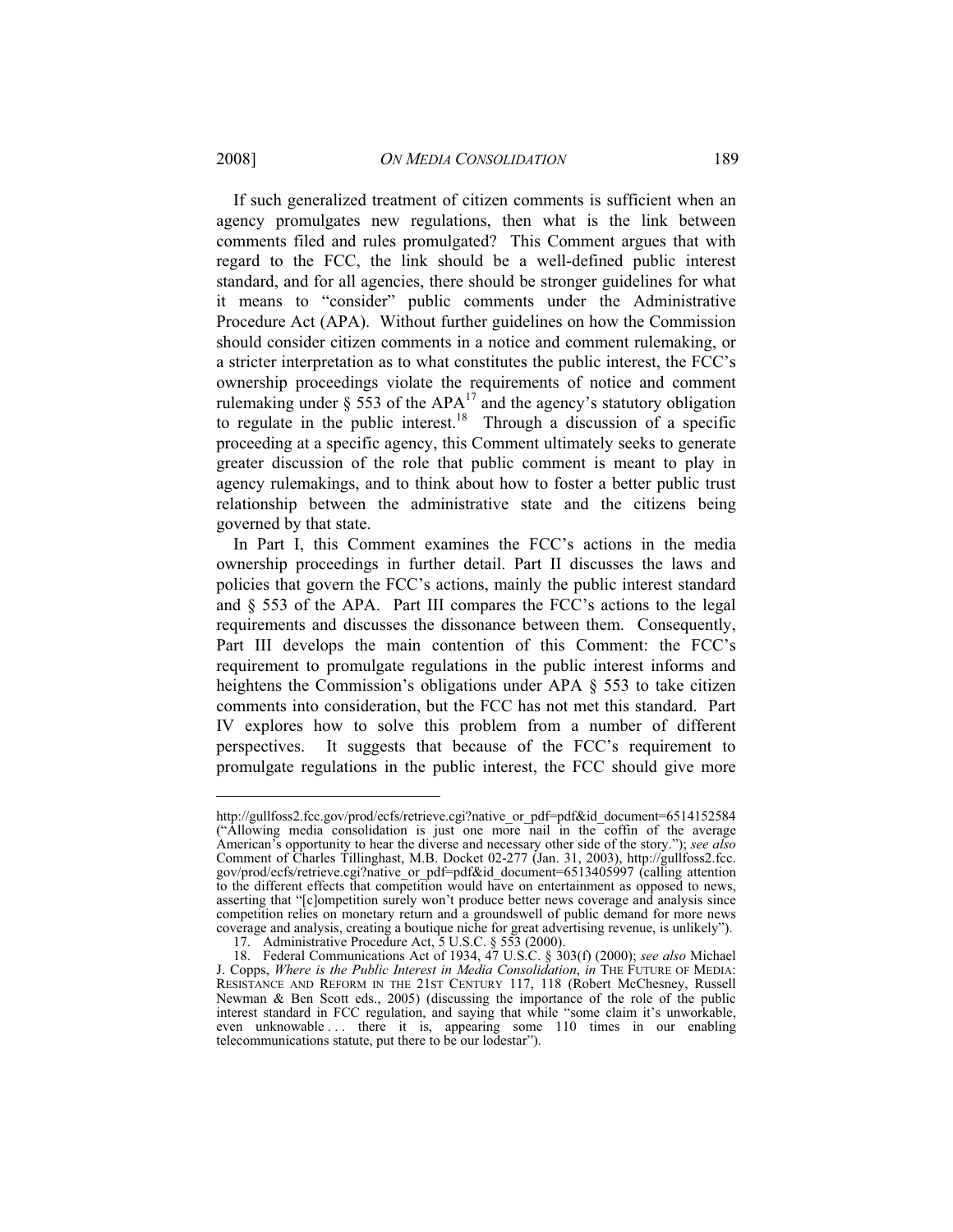substantive consideration to public comments. Further, both Congress and the courts need to play a role in protecting the public interest. Congress should consider legislation that clarifies what it means to consider public comments. The courts must also focus on enforcing the procedural

#### I. THE UNFOLDING OF THE MEDIA OWNERSHIP PROCEEDINGS AT THE FCC

requirements of the APA more strictly with regard to the public interest.

The 2002 Review represented the FCC's articulation of the final ownership rules, promulgated after the notice and comment rulemaking procedure as prescribed by APA  $\S$  553.<sup>19</sup> The Commission conducted this review pursuant to § 202(h) of the 1996 Act, which required the FCC to review ownership rules, determine whether any of those rules are necessary in the public interest as the result of competition, and "repeal or modify" any such regulation.<sup>20</sup>

The 2002 Review affected three basic media ownership rules. First, it threw out the cross-ownership prohibition so that one entity could own both a broadcast station and a newspaper in a single market, and it weakened the restrictions against owning a television station and radio station in one market.<sup>21</sup> Second, it relaxed local television ownership rules, permitting

21*. See* 2002 Review, *supra* note 3, at 13751-810 (evaluating the basis of the crossownership rule and finding it unnecessary in the public interest).

In consideration of the record and our statutory charge, we conclude that neither an absolute prohibition on common ownership of daily newspapers and broadcast outlets in the same market . . . nor a cross-service restriction on common ownership

<sup>19</sup>*. See* 2002 Review, *supra* note 3, at 13621 (stating that the Commission addressed the rules in light of the requirements imposed by Section  $202(h)$  of the 1996 Act).

In the Notice of Proposed Rulemaking in this proceeding . . . , we initiated review of four ownership rules: the national television multiple ownership rule; the local television multiple ownership rule; the radio-television cross-ownership rule; and the dual network rule. . . . In addition, the Commission previously initiated proceedings on the local radio ownership rule and the newspaper/broadcast crossownership rule. Comments filed in those proceedings have been incorporated into this docket . . . .

*Id.* at 13621-22 (citations omitted).

 <sup>20.</sup> Telecommunications Act of 1996, Pub. L. No. 104-104, § 202(h), 110 Stat. 56, 112  $(1996)$  (codified at 47 U.S.C. § 161(a)-(b) (2000)). In the 2002 Review, the FCC interpreted § 202(h) as appearing "to upend the traditional administrative law principle requiring an affirmative justification for the modification or elimination of a rule." *See* 2002 Review, supra note 3, at 13624 (instructing courts to set aside agency actions, findings and conclusions if arbitrary, capricious or an abuse of discretion (citing 5 U.S.C. § 706(2)(A))); *see also* Motor Vehicle Mfrs. Ass'n v. State Farm Mut. Auto. Ins. Co., 463 U.S. 29, 30 (1983) (requiring agencies that decide to change an existing rule by rescinding that rule, to provide an explanation and justification that goes beyond that offered when the agency first promulgated the rule). However, the *Prometheus* court would later disagree, holding that instead of weakening the justification requirement for regulations that the Commission was modifying, § 202(h) extended the justification requirement to existing regulations. *See*  Prometheus Radio Project v. FCC, 373 F.3d 372, 395 (3d Cir. 2004) ("This interpretation avoids a crabbed reading of the statute under which we would have to infer, without express language, that Congress intended to curtail the Commission's rulemaking authority and to contravene 'traditional administrative law principles.'").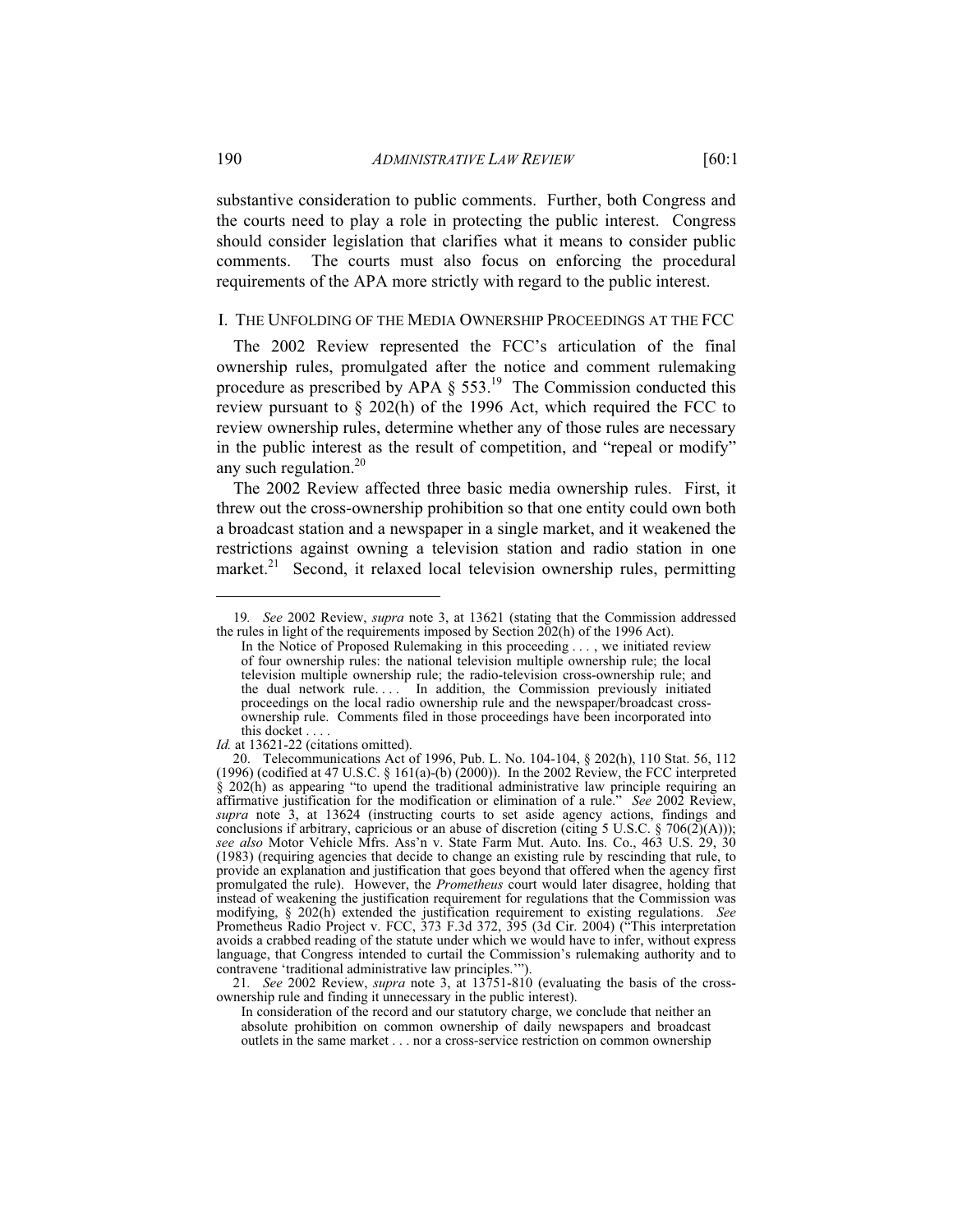one entity to own two stations in markets with less than eighteen outlets, and three stations in markets with eighteen or more outlets, so long as not more than one of those stations was in the top four in the market based on audience share. $22$  Third, it modified the national television ownership rule to permit an entity to own broadcast stations that reach forty-five percent of television households in the United States.<sup>23</sup>

The highly unusual characteristic of the 2002 Review was the public comment period. The Commission received its normal array of responses from industry players and special interest groups.<sup>24</sup> But this proceeding also caught the attention of the American public—hundreds of thousands of whom expressed their thoughts to the Commission via comments of their own.<sup>25</sup> The vast majority of these citizen comments opposed the measure.<sup>26</sup> While the FCC noted that it received these "brief" comments, it characterized them as "general concerns about the potential consequences of media consolidation," and never addressed them specifically. $27$ 

Once the FCC released the new relaxed rules, it faced a maelstrom of criticism from all sides, including media companies that argued the deregulations were not deregulatory enough.<sup>28</sup> Congress was concerned

of radio and television outlets in the same market . . . remains necessary in the public interest.

*Id.* at 13622-23.

<sup>22.</sup> See id. at 13668 (increasing the levels of ownership permitted in single markets).<br>23. See id. at 13814-15 (raising the cap from thirty-five percent).

See id. at 13814-15 (raising the cap from thirty-five percent).

<sup>24.</sup> See id. at 13876-77 (listing commenters, including Clear Channel Communications; Communications Workers of America; Consumer Federation of America; Fox Entertainment Group, Inc.; Gannett Company, Inc.; Minority Media and Telecommunications Council; National Association of Broadcasters; National Association of Black-Owned Broadcasters; Newspaper Association of America; Sinclair Broadcasting Group, Inc.; Tribune Company; United Church of Christ; Walt Disney Company).

 <sup>25.</sup> There are contradictory statements as to how many comments were actually filed. *Compare* Adelstein Dissent, *supra* note 1, at 13977 ("Judging from our record, public opposition is nearly unanimous, from ultra-conservatives to ultra-liberals and virtually everyone in between. We have heard from nearly two million people in opposition to relaxing ownership rules, and only a handful in support."), *with* 2002 Review, *supra* note 3, at 13624 ("We received more than 500,000 brief comments and form letters."). Interestingly, the characterizations of such comments differ—the majority opinion referring to them as "brief comments and form letters," and Commissioner Adelstein referring to having "heard from" the public.

<sup>26</sup>*. See* Adelstein Dissent, *supra* note 1, at 13978 (saying that 99.9% of citizen comments opposed further media concentration); *see also* Michael A. McGregor, *When the "Public Interest" Is Not What Interests the Public*, 11 COMM. L. & POL'Y 207, 208 (2006) (distinguishing the ownership proceeding, to which the population at large responded in almost universal opposition, from typical agency proceedings, to which only regulated firms and special interest groups respond).

 <sup>27. 2002</sup> Review, supra note 3, at 13624. *But see* Adelstein Dissent, *supra* note 1, at 13978 (pointing out that "the statute does not let us simply dismiss the public's views with a passing reference in one paragraph").

<sup>28</sup>*. See* Prometheus Radio Project v. FCC, 373 F.3d 372, 381-82 (3d Cir. 2004) (including broadcasters, newspaper owners, and network associations such as the National Association of Broadcasters, and affiliate associations of each of the networks); *see also*  Dorgan, *supra* note 5, at 453 (categorizing the complaints of public interest and consumer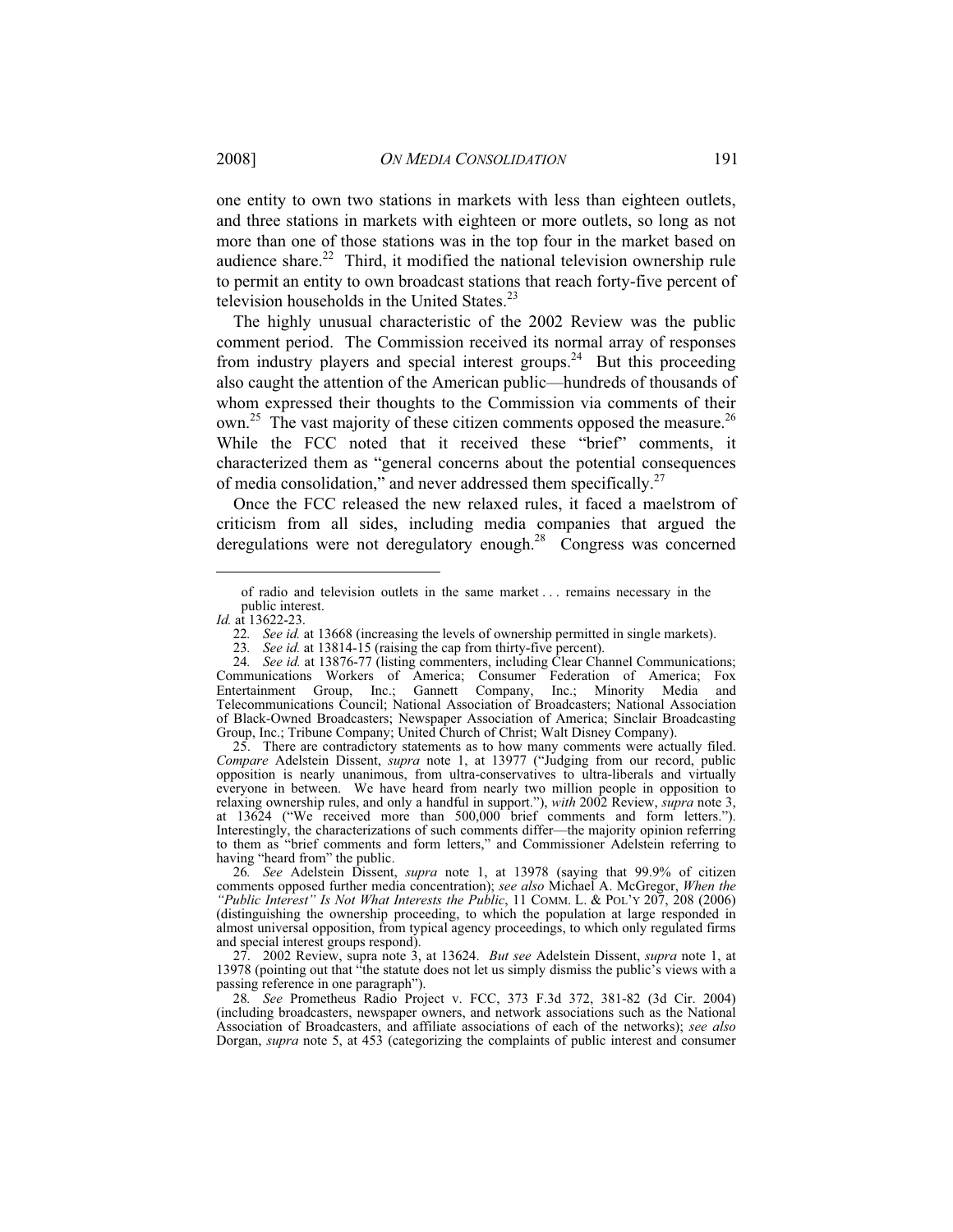about the FCC's loosening of the media ownership regulations, with some members suggesting that the FCC had gone beyond its statutory authority.<sup>29</sup> In reaction to the FCC, Congress passed legislation to lower the national television cap back to thirty-nine percent from the FCC's increase to

In *Prometheus Radio Project v. FCC*,<sup>31</sup> the Third Circuit Court of Appeals remanded the rules expanding local and national television ownership as well as the cross-ownership of limits of media in local markets. Using the "arbitrary and capricious" standard of review under the APA, the court found that the agency's obligation under  $\S$  202(h) is to determine whether its rules remain useful in the public interest, and, if not, repeal or modify those rules. $32$  In articulating this standard, the court noted that whatever the Commission decided to do with a rule, its decision must be in the public interest and supported by a reasoned analysis.<sup>33</sup> The court held that the agency did not do enough procedurally to explain and justify its decisions in the 2002 Review, and that the numerical limits the FCC used to announce the new ownership scheme for local television and local radio ownership and for cross-media ownership required additional justification or modification. $34$  This decision did not limit the Commission's discretion, nor did it specifically point to its treatment of the thousands of citizen comments. $35$  The main thrust of this decision, at least as it pertains to this Comment, is that despite opposition to the substance of

-

forty-five percent.<sup>30</sup>

groups as not regulating enough, compared to the media interests' complaints that the rules did not deregulate enough).

<sup>29</sup>*. See* Dorgan, *supra* note 5, at 453 (describing congressional disapproval of the FCC's action, adding that it "contravened statutory intent").

<sup>30</sup>*. See id.* (noting that initially Congress decreased the cap to thirty-five percent). But subsequently, in the 2004 Appropriations Act, Congress increased "the national audience reach limitation for television stations" to 39%. *See* Pub. L. No. 108-199, § 629, 118 Stat. 3, 99 (2004). The Senate further attached a resolution to the Appropriations Act, reading "Congress disapproves the rule submitted by the Federal Communications Commission relating to broadcast media ownership . . . and such rule shall have no force or effect," but the resolution was tabled in the House of Representatives. S.J. Res. 17, 108th Cong. (2003).

 <sup>31. 373</sup> F.3d at 382 (describing the terms of the remand); *see also* Stephanie N. DeClerk, Prometheus Radio Project v. FCC*: Where Will the Media Deregulation Trend End?*, 58 ARK. L. REV. 705, 728-29 (2005) (parsing out the precise issues that the FCC needed to address on remand and arguing that parts of the *Prometheus* decision signal that courts are still willing to attach some procedural requirements to the public interest standard).

<sup>32</sup>*. See Prometheus*, 373 F.3d at 395 (summarizing the standard of review analysis).

<sup>33</sup>*. See id.* (emphasizing that the court requires this reasoned analysis in the public interest whether or not the agency chooses to retain, repeal, or modify any rule regarding media ownership).

<sup>34</sup>*. See id.* at 435 (affirming much of the FCC's order, but finding that several provisions required more justification of its decision to "retain, repeal, or modify" in order to pass the threshold of lawful agency action).

<sup>35</sup>*. See id*. at 382 ("[W]e reject the contention that the Constitution or § 202(h) of the 1996 Act somehow provides rigid limits on the Commission's ability to regulate in the public interest.").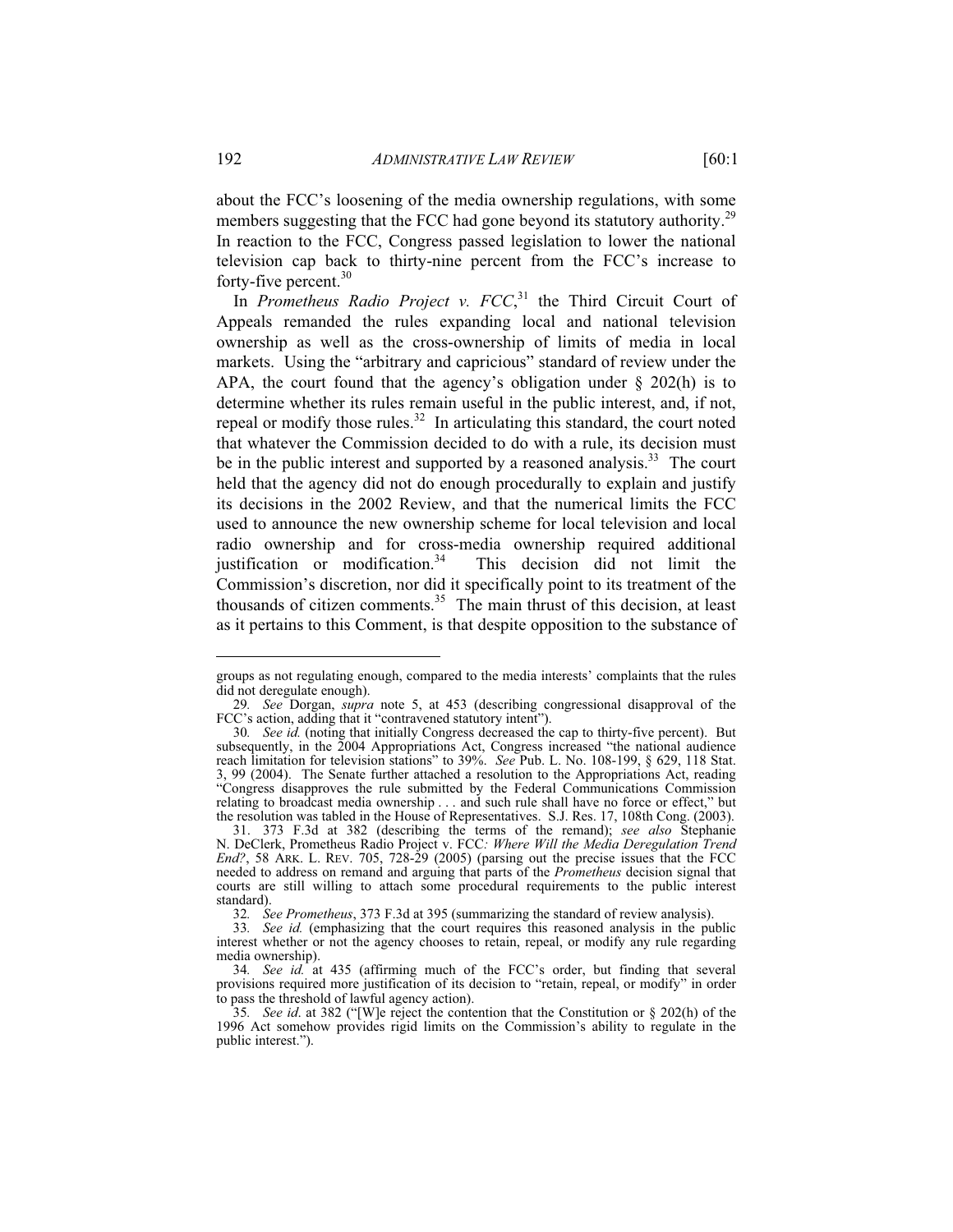the rules from Congress and the public, the court did not have the power to object to the substance of the rule, but did have the power to overturn or remand a rulemaking if it found a procedural problem.<sup>36</sup> Thus, as long as the FCC fixes its procedural defects in the future, including consideration of comments, little else prevents the FCC from successfully relaxing ownership limits, at least in the eyes of the Third Circuit.<sup>37</sup>

The FCC used the 2006 Review to respond to the *Prometheus* remand, where the same ownership issues were vetted to the public. The rules under examination in the 2006 Review originally included the local television ownership limit,  $38$  the local radio ownership limit,  $39$  the newspaper-broadcast cross-ownership ban, the radio-television crossownership limit, $40$  the dual network ban, $41$  and a rule regarding certain discounts given in calculating the national television ownership limit.<sup>42</sup> The process proved to be lengthy because the FCC was likely trying to beef up its record in order to survive a potential future review of its findings in the 2006 Review. After publishing its proposed rule in the Federal Register in August 2006, the FCC accepted public comments and reply comments through January 2007.<sup>43</sup> Between October 2006 and November 2007, the FCC held a series of public hearings across the country addressing issues such as localism, diversity, competition, and minority ownership.<sup>44</sup> In addition, the FCC commissioned and released a number of studies about

-

42*. See id.* at 8848-49.

<sup>36</sup>*. See id.* (affirming that the power of the FCC to regulate the substance of media ownership is not rigidly limited by the Constitution or by § 202(h) of the 1996 Act); *see also*  DeClerk, *supra* note 31, at 729 (noting that the *Prometheus* decision will not get in the way of further deregulation of media ownership, as the decision found fault in the procedure, not in the substance).

<sup>37</sup>*. See* DeClerk, *supra* note 31, at 729 (arguing further that the *Prometheus* decision leaves "the future of media ownership . . . predominantly in the hands of Congress and the FCC," as opposed to with the courts).

<sup>38</sup>*. See* 2006 Review, *supra* note 8, at 8839-42.

<sup>39</sup>*. See id.* at 8842-44.

<sup>40</sup>*. See id.* at 8844-48 (combining the discussion of both types of cross-ownership limits).

<sup>41</sup>*. See id.* at 8848.

<sup>43</sup>*. See* In the Matter of 2006 Quadrennial Regulatory Review−Review of the Commission's Broadcast Ownership Rules and Other Rules Adopted Pursuant to Section 202 of the Telecommunications Act of 1996, Order, 21 F.C.C.R. 14460 (2006) (extending the deadline to January 16, 2007). While the number of comments received in total has not been released, signs indicate that the public commented as much as it did in the 2002 Review. The FCC's online comment viewing system retrieves 143,999 comments filed (as of Feb. 2, 2007), with roughly 143,639 presumably citizen comments. *See* Search for Filed Comments, FCC, http://gullfoss2.fcc.gov/prod/ecfs/comsrch v2.cgi (last visited Dec. 29, 2007) (select "Eliminate Brief Text Comments" checkbox and conduct search for comments to the 2006 Review).

<sup>44</sup>*. See* Public Hearings on Media Ownership Issues, FCC, http://www.fcc.gov/ ownership/hearings.html (last visited Dec. 29, 2007) (listing the factors to be considered at public hearings, as well as the locations—Chicago, IL, Tampa, FL, Harrisburg, PA, Nashville, TN, Los Angeles, CA, El Segundo, CA, and Seattle, WA).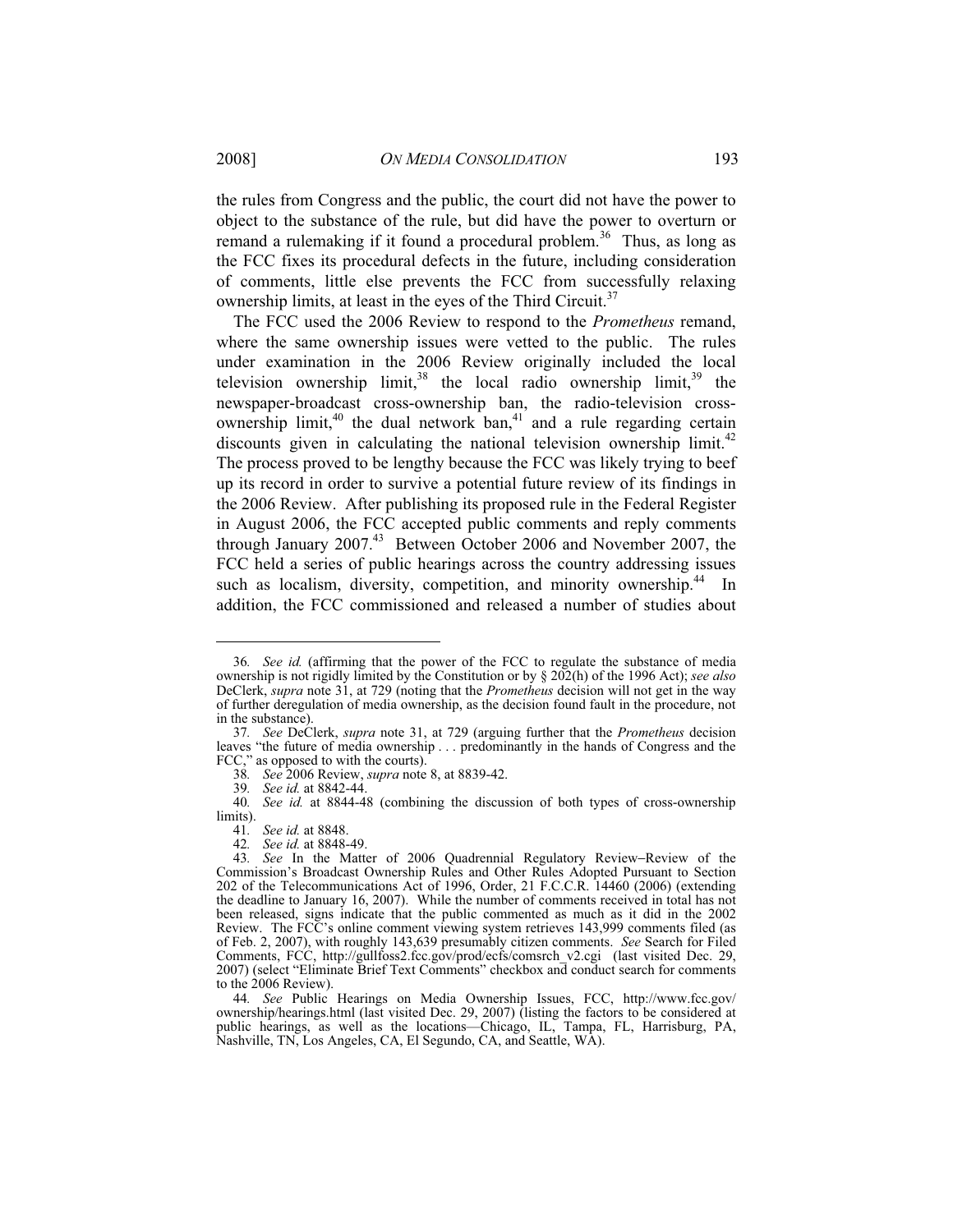the different aspects of the ownership debate to the public for comment and response.45 Overall, the FCC went to great lengths and great expense to conduct this review. But while adding these studies and results from public hearings to the record will no doubt make the record larger, it will not on its own cure the Commission's failure to adequately consider public comments. In November 2007—after spending over a year talking to the public in meetings across the country and conducting different studies— Chairman Martin, in an effort to push through the proceeding before 2008, modified the proposal to exclude all rules from consideration except the cross-ownership ban between newspapers and television or radio stations; he also established a deadline for public comment which was shorter than that normally given.<sup>46</sup> The reason for this move is mysterious: why should an agency commit so many resources to a proceeding only to push through a rule at the last minute, thereby clouding the potential transparency that the FCC had worked so hard to achieve? On December 18, 2007, Chairman Martin's proposal passed, and the thirty-two year old ban that prohibited one entity from owning both a television or radio station and a newspaper in the same city or area ended.<sup>47</sup> Although the scope of the 2006 Review narrowed, the primary issue was one the FCC had dealt with in the 2002 Review: cross-ownership is now permitted between a newspaper and a radio or television station in the twenty largest markets, citing the loss of newspaper viability due to the explosion of Internet news sources.<sup>48</sup> In opposition to this proposal, Commissioners Adelstein and Copps noted that this could lower the number of news sources for 120 million people or  $43\%$  of the population.<sup>49</sup> And while members of Congress requested ninety days for public comment, the Chairman gave the public only nineteen working days to comment on the actual proposal (as

<sup>45</sup>*. See* Research Studies on Media Ownership, FCC, http://www.fcc.gov/ownership/ studies.html (last visited Dec. 29, 2007) (listing ten studies that have been released, including "How People Get News and Information," "The Effects of Cross-Ownership on the Local Content and Political Slant of Local Television News," and "Station Ownership and Programming in Radio").

<sup>46</sup>*. See* Press Release, FCC, Chairman Kevin J. Martin Proposes Revision to the Newspaper/Broadcast Cross-Ownership Rule (Nov. 13, 2007), http://hraunfoss.fcc.gov/ edocs\_public/attachmatch/DOC-278113A1.pdf (directing the public to file comments by December 11, 2007).

 <sup>47.</sup> See Press Release, FCC, FCC Adopts Revision to Newspaper/Broadcast Cross-Ownership Rule (Dec. 18, 2007), http://hraunfoss.fcc.gov/edocs\_public/attachmatch/DOC-278932A1.pdf (describing the ban, the reasons for ending it, and the presumptive parameters of the new rule). The rule has not been released as of the time of this publication.

<sup>48</sup>*. See id.* (proposing that no changes to the other media ownership rules currently under review be considered at that time).

<sup>49</sup>*. See* Press Release, FCC, Joint Statement by Commissioners Copps and Adelstein on Chairman Martin's Cross-Ownership Proposal 1 (Nov. 13, 2007), http://hraunfoss.fcc.gov/ edocs public/attachmatch/DOC-278142A1.pdf proposal "could propel a frenzy of competition-stifling mergers across the land").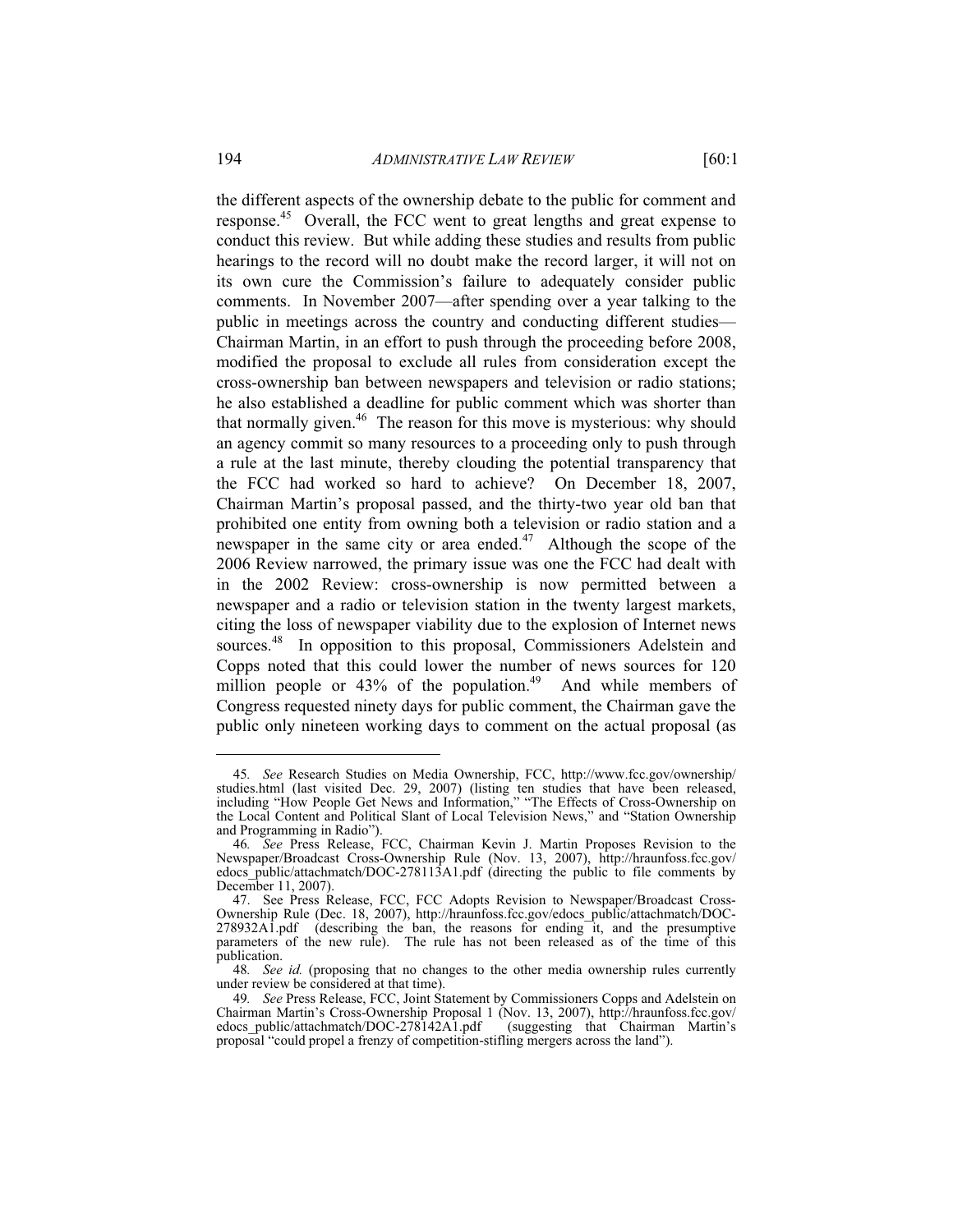opposed to the notice, which is a general call for comments).<sup>50</sup> As far as giving more substantial consideration to public comment, this series of events has called into question whether the FCC has done a better job in the 2006 Review than it did in the 2002 Review. As Senator Daniel Inouye said, "A transparent regulatory process is essential. When agencies short-circuit the decision making process, public trust in their authority erodes."<sup>51</sup> The effects of the FCC's short circuiting of the 2006 Review decision remain to be seen.

# II. THE PUBLIC INTEREST STANDARD AND § 553 GOVERN THE FCC'S ACTIONS

#### *A. Requirements of the Public Interest Standard*

Media ownership is first an issue of licensing. In order to broadcast television or radio signals over the spectrum, the FCC must grant a license authorizing a particular person or entity to broadcast over a certain wavelength. In turn, Congress decided that the FCC should grant licenses to broadcasters based on their commitment to "public convenience, interest, [and] necessity."52 The 2006 Review of media ownership limits must define the point at which concentration of ownership is no longer in the public interest.

Historically, the public interest standard evolved out of the scarcity of the broadcast spectrum. Because the frequencies over which speakers may broadcast are a naturally scarce resource,  $53$  not every person who wants to broadcast is able to do so.<sup>54</sup> Because of this natural limitation, those whom

<sup>50</sup>*. See id.* (arguing that nineteen days is grossly insufficient and that the American people should have just as many days as members of Congress).

 <sup>51.</sup> *See* Daniel K. Inouye, Statement at the Federal Communications Commission Oversight Hearing (Dec. 13, 2007), *available at* http://commerce.senate.gov/public/ index.cfm?FuseAction=Hearings.Statement&Statement\_ID=312.

 <sup>52. 47</sup> U.S.C. § 303 (2000).

<sup>53</sup>*. See* Red Lion Broad. Co., Inc. v. FCC, 395 U.S. 367, 390 (1969) (explaining that the scarcity of radio frequencies justifies the governmental restraints on licensing "in favor of [those] whose views should be expressed on this unique medium"). But the Court also recognized that because this natural scarcity greatly restricted the average person's ability to broadcast, those who use the radio waves primarily for listening "retain their interest in free speech by radio and their collective right to have the medium function consistently with the ends and purposes of the First Amendment. It is the right of the viewers and the listeners, not the right of the broadcasters, which is paramount." The landscape of media has changed dramatically in the almost forty years since the Court's decision in *Red Lion*. Cable and satellite systems are now the norm in television, not broadcast. Because of this evolution, many question whether the original justifications of *Red Lion* still apply. While this is an interesting question, this Comment will maintain the assumption that *Red Lion*'s reasoning is still sound, or at least still applies in force to broadcasters, regardless of the evolution of cable and satellite systems.

<sup>54</sup>*. See id.* at 388-89 ("If 100 persons want broadcast licenses but there are only 10 frequencies to allocate, all of them may have the same 'right' to a license; but if there is to be any effective communication . . . only a few can be licensed and the rest must be barred from the airwaves.").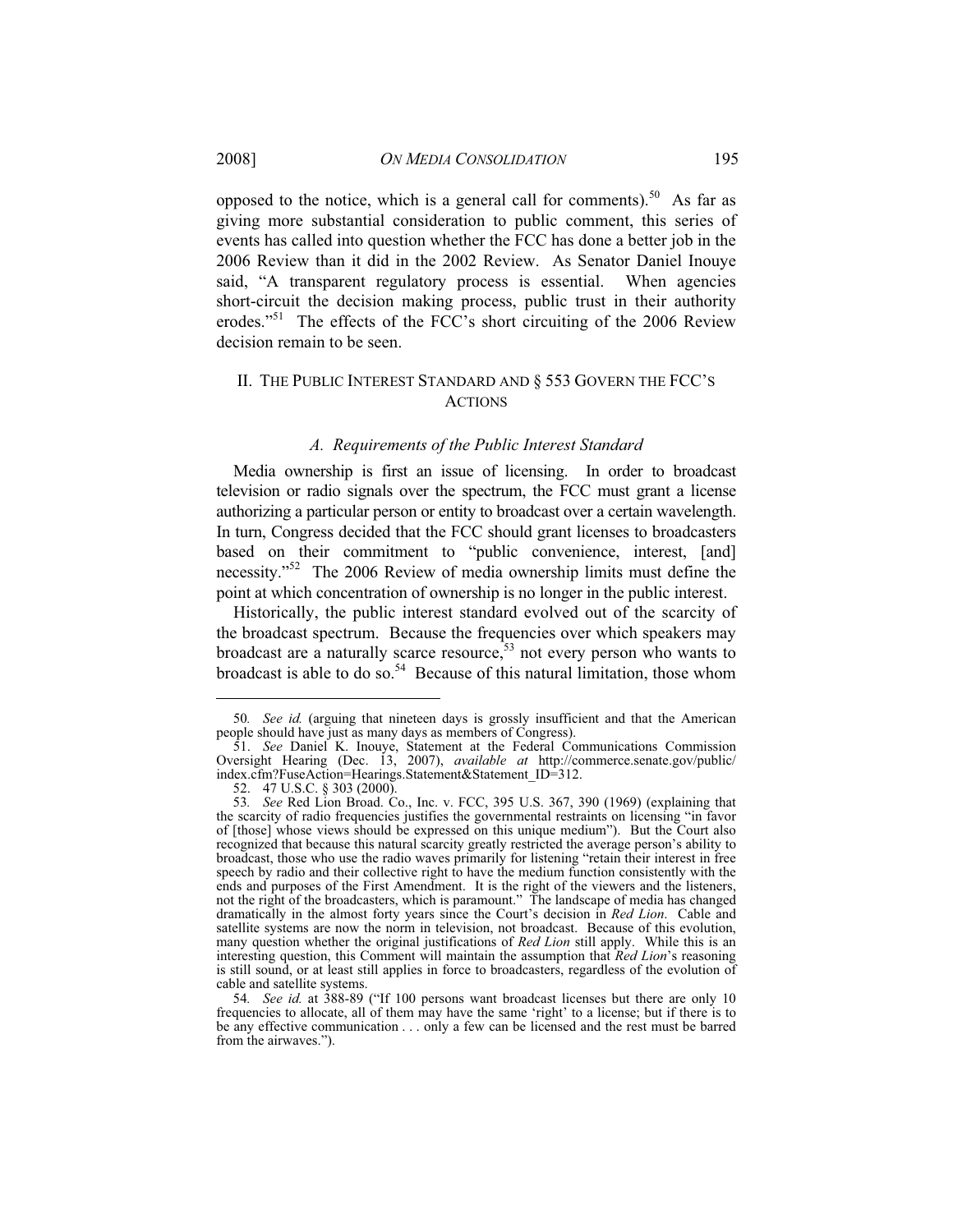the FCC decides to license carry an extra burden to broadcast in the "public convenience, interest, [and] necessity."<sup>55</sup> Through this licensing system, the FCC can permit broadcasters to use the public's airwaves for free, so long as they are serving the public interest.<sup>56</sup> But actually determining what the public interest is has varied greatly over time.<sup>57</sup> The Federal Radio Commission, the precursor agency to the FCC, defined the public interest in terms of a public trustee relationship, in which stations would be operated as if owned by the public.<sup>58</sup> The FCC made several additional attempts to define the public interest standard throughout the 1940s to the 1970s.<sup>59</sup> The FCC reversed its stance in the 1980s and took a deregulatory approach. It determined that competition in competitive markets was in the public's interest, and subsequently, the FCC has undone most of the public

-

interest regulations that were in place. $60$ 

 57. Some have argued that this delegation of power by Congress to the FCC to promulgate regulations in the public interest, convenience, or necessity violates the Delegation Doctrine, which requires Congress to make important legislative and policy decisions itself, and not delegate those responsibilities to administrative agencies, which are organized under the Executive Branch. Indeterminate delegations permit the Executive Branch to exercise legislative power, which violates Article I of the Constitution—"[a]ll legislative Powers herein granted shall be vested" in Congress. U.S. CONST. art. 1, § 1; *see, e.g.*, Randolph J. May, *The Public Interest Standard: Is it Too Indeterminate to Be Constitutional?*, 53 FED. COMM. L.J. 427, 428 (2001) (arguing that "[t]his standard has proven so indeterminate that, in adopting it, Congress passed off to the new agency the power to make law in a way that would surely shock [John] Locke and the founders of our nation"); Gary Lawson, *Delegation and the Constitution*, 22 REGULATION No. 2, 23, 29 (1999), http://www.cato.org/pubs/regulation/regv22n2/delegation.pdf (identifying the public interest standard as "[e]asy kill number [one]" in terms of statutory provisions that should be struck down on Delegation Doctrine grounds).

58*. See* Anthony E. Varona, *Out of Thin Air: Using First Amendment Public Forum Analysis to Redeem American Broadcasting Regulation*, 39 U. MICH. J.L. REFORM 149, 151 (2006) (describing the Federal Radio Commission's interpretation of the public trustee doctrine as requiring broadcasters to broadcast "[a]s if people of a community should own a station and turn it over to the best man in sight with this injunction: Manage this station in our interest" (quoting *The Federal Radio Commission and the Public Service Responsibility of Broadcast Licensees*, 11 J. FED. COMM. B. ASS'NS 5, 14 (1950))).

59*. See* Victoria F. Phillips, *On Media Consolidation, the Public Interest, and Angels Earning Wings*, 53 AM. U. L. REV. 613, 621-22, 624 (2004) (discussing the timeline of the FCC's various attempts at defining the public interest. It issued a report in 1946 known as the BLUEBOOK, which outlined the basic components of a broadcaster's obligations under the public interest standard. Another policy statement in 1960 listed fourteen components that are "usually necessary to meet the public interest." Finally, the Fairness Doctrine and Ascertainment requirements round out the FCC's public interest regulations through the early 1980s.).

60*. See id.* at 624-25 (describing the state of the FCC under Chairman Mark Fowler as a "deregulatory frenzy"). Chairman Fowler interpreted the public interest standard as "above all, to assure the maximum service to the public at the lowest cost and with the least amount of regulation and paperwork." *Id.*

 <sup>55. 47</sup> U.S.C. § 303.

<sup>56</sup>*. See Red Lion*, 395 U.S. at 376 n.5 (quoting a congressional sponsor of the Radio Act of 1927, who emphasized that licenses should be "issued only to those stations whose operation would render a benefit to the public, are necessary in the public interest, or would contribute to the development of the art" and that the "broadcasting privilege will not be a right of selfishness . . . [but] will rest upon an assurance of public interest to be served").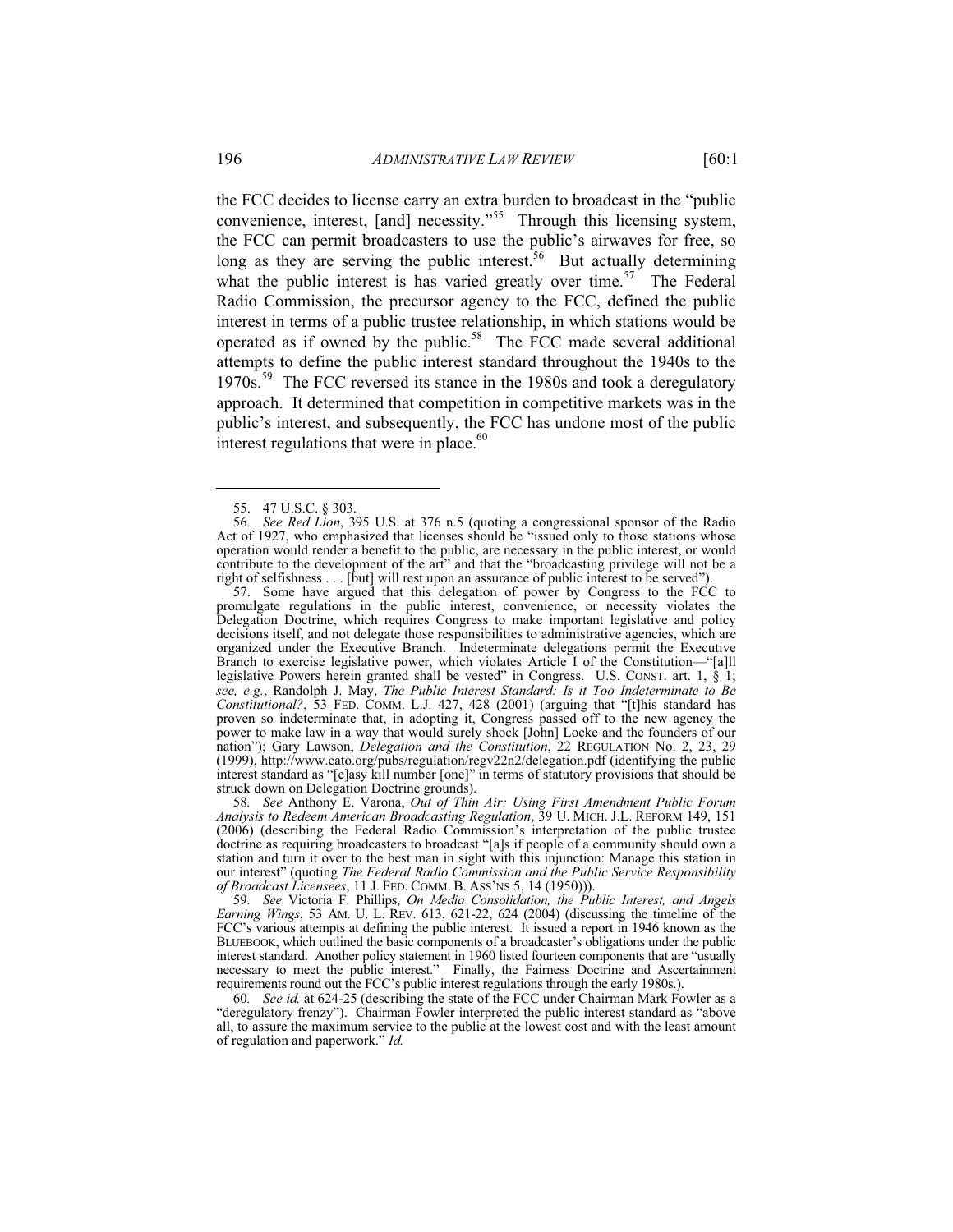In the current concentration of mass media, more scholars and citizens are arguing that the FCC's deregulatory stance $61$  does not create a marketplace best suited for serving the needs and interests of the public.<sup>62</sup> Further, the change in stance between pro-public interest regulations and the deregulated marketplace theory demonstrates the manipulability of the public interest standard. Generally, those in support of further consolidation argue that it is in the public's interest to create an environment of efficiency, while those against consolidation argue that it is in the public's interest to foster diversity in ownership and viewpoint over the nation's airwaves.<sup>63</sup> This uncertainty of what constitutes the public

 In fact, radio is as regulated today as it has ever been, only it is regulated to serve the interest of corporations like Clear Channel. . . . The fact is that regulation is

unavoidable; the question is how that regulation will be deployed and in whose interests. *Id.* at 173-74.

63*. See, e.g.*, Howard A. Shelanski, *Antitrust Law as Mass Media Regulation: Can Merger Standards Protect the Public Interest?*, 94 CAL. L. REV. 371, 383-84 (2006) (indicating that each side has developed a distinct definition of public interest).

 Given that each side of the debate over regulating media ownership invokes the "public interest" as supporting its position, it is not surprising that the opposing sides have developed two distinct definitions of that concept. Proponents of deregulation define the public interest . . . in terms of fostering a market that does the best possible job of satisfying consumers' programming preferences. . . .

 Opponents of deregulation . . . typically define the public interest in terms of fostering constitutional and social values of quality and diversity, as well as preserving an effective forum for informed public debate.

 <sup>61.</sup> In an interesting discussion, Robert McChesney suggests that this deregulatory stance is deregulatory only in name. *See* JOHN NICHOLS & ROBERT W. MCCHESNEY, TRAGEDY AND FARCE: HOW THE AMERICAN MEDIA SELL WARS, SPIN ELECTIONS, AND DESTROY DEMOCRACY 173 (2005) (discussing why the term "deregulation" is misleading). Any media system . . . requires extensive government policymaking.

That is why the term "deregulation" is so misleading and propagandistic when applied to media policy debates. We are often told, for example, that radio broadcasting was deregulated in 1996, when the Telecommunications Act removed any limit on the number of monopoly radio licenses a single firm could possess. As a result a company like Clear Channel, which for generations had been limited to owning less than a dozen stations nationally, could gobble up over 1,200 radio stations within a few years. . . . Is this deregulation? Try to broadcast on one of the frequencies Clear Channel is presently using, saying that since radio is now deregulated, it is your turn to use the airwaves. If you persist, you will do twenty years in Leavenworth or some other federal abode.

<sup>62</sup>*. See* Copps Dissent, *supra* note 11, at 13954 (arguing that due to the loss of a strong public interest doctrine, the realization of the FCC's goals of localism, diversity, and competition has suffered, and that without change, the FCC is coming "perilously close to taking the 'public' out of the public airwaves"); *see also* Phillips, *supra* note 59, at 629 (arguing that "a renewed focus on regulation based on the public interest standard has never been more vital"); Cass R. Sunstein, *Television and the Public Interest*, 88 CAL. L. REV. 499, 505-06 (2000) (rejecting the view that public interest regulating has no business in the expanding and diversifying media market, and suggesting "that television is no ordinary commodity, partly because of the collective benefits of good programming, partly because of the link between television and democracy, and partly because viewers are more like products offered to advertisers than consumers paying for entertainment on their own").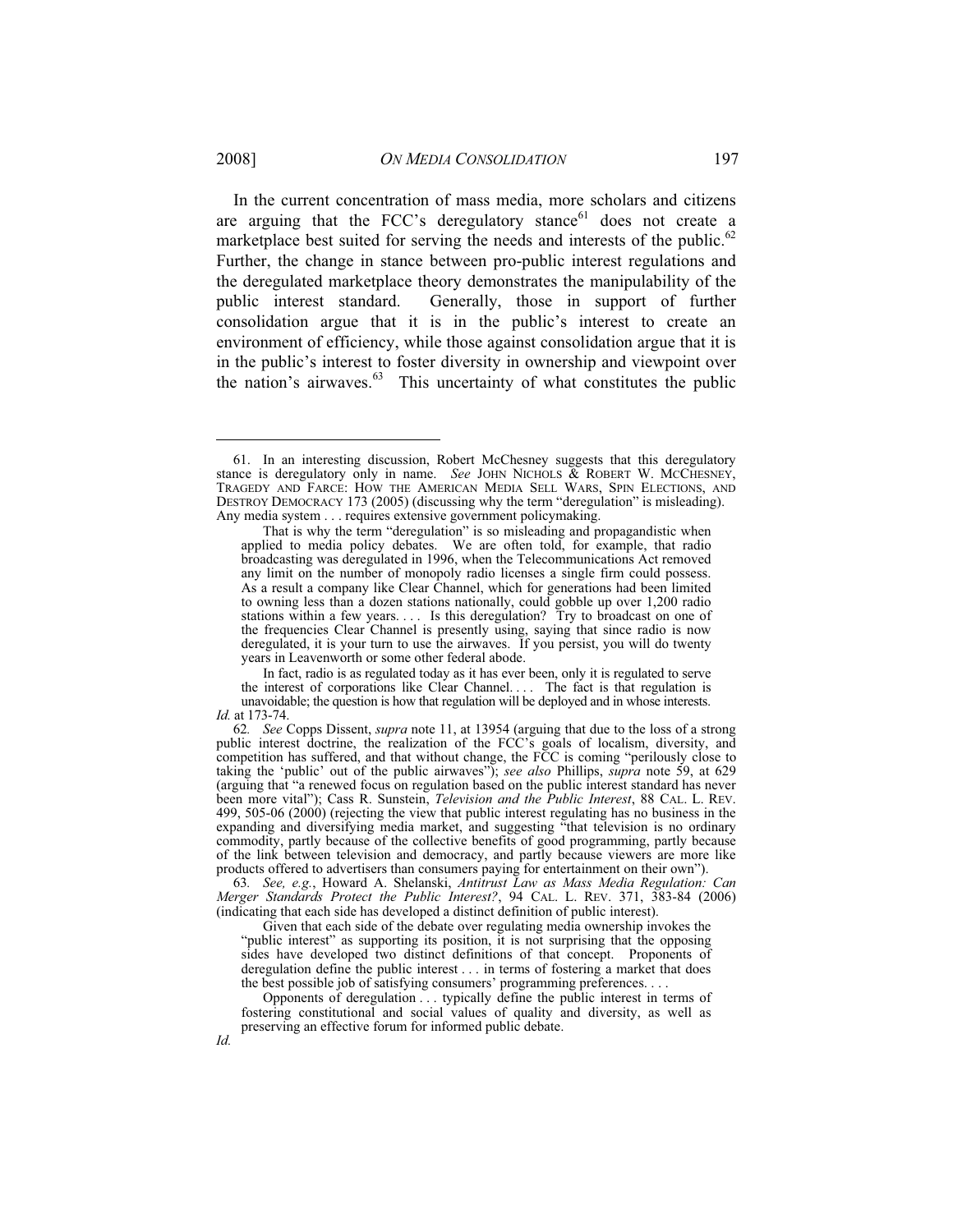interest could be used to justify nearly any outcome of an FCC rulemaking, simply by generalizing which public interests a proposal may serve and then reasoning backwards. The public interest standard is so vague that former Chairman Powell once noted that:

The best that I can discern is that the public interest standard is a bit like modern art, people see in it what they want to see. That may be a fine quality for art, but it is a bit of a problem when that quality exists in a legal standard.<sup>64</sup>

#### *B. Requirements of the Administrative Procedure Act*

Every year, administrative agencies like the Department of Homeland Security, the Environmental Protection Agency, and the FCC create thousands of regulations, which are as binding on the public as any law passed by Congress and signed by the President.<sup>65</sup> In turn, the APA, which provides the legal framework for rulemaking, binds the agencies.<sup>66</sup> Adopted in 1946, the APA represented a compromise, giving agencies the leeway and discretion to carry out regulatory work, but normalizing required procedures and establishing a method for judicial review.<sup>67</sup> APA § 553 establishes three procedural requirements—known as notice and comment rulemaking—in order for an agency to promulgate a substantive rule: notice of a proposed rule, an opportunity for interested persons to comment, and "*[a]fter consideration of the relevant matter presented . . .* adopt [ion of] a concise general statement of their basis and purpose."<sup>68</sup> On the requirements imposed by the phrase, "consideration of the relevant matter presented," the APA is nearly silent; it does not explicitly require agencies to rely on any of the views expressed in public comments as the basis for their decision.<sup>69</sup> While it is well settled that consideration of

 $\overline{a}$ 

*Id.*

 <sup>64.</sup> Michael K. Powell, Comm'r, FCC, The Public Interest Standard: A New Regulator's Search for Enlightenment (Apr. 5, 1998), *available at* http://www.fcc.gov/ Speeches/Powell/spmkp806.html.

<sup>65</sup>*. See* Cary Coglianese, *The Internet and Citizen Participation in Rulemaking*, 1 I/S J. L. POL'Y 33, 33-34 (2004) (estimating that agencies promulgate approximately fifteen times as many rules as Congress).

 <sup>66.</sup> Administrative Procedure Act (APA), 5 U.S.C. § 553 (2000); *see also* Coglianese, *supra* note 65, at 36-37 (including requirements in the rulemaking framework to publish notices of proposed rules and provide an opportunity for interested people to comment).

<sup>67</sup>*. See generally* STEPHEN G. BREYER, RICHARD B. STEWART, CASS R. SUNSTEIN & ADRIAN VERMEULE, ADMINISTRATIVE LAW AND REGULATORY POLICY 20-21 (6th ed. 2006) (discussing how lawmakers, through the APA, reached a compromise in order to address the problem of agency discretion).

 <sup>68. 5</sup> U.S.C. § 553(b)-(c) (emphasis added).

<sup>69</sup>*. See, e.g.*, Coglianese, *supra* note 65, at 37.

<sup>[</sup>T]he APA imposes a rather weak requirement for public participation. It does not require government to engage in any open deliberation with the public or even to adhere to the views contained in any comments submitted by the public. . . . [The APA] does not require that [agencies] rely on any expressed views of the public as a basis for their decisions.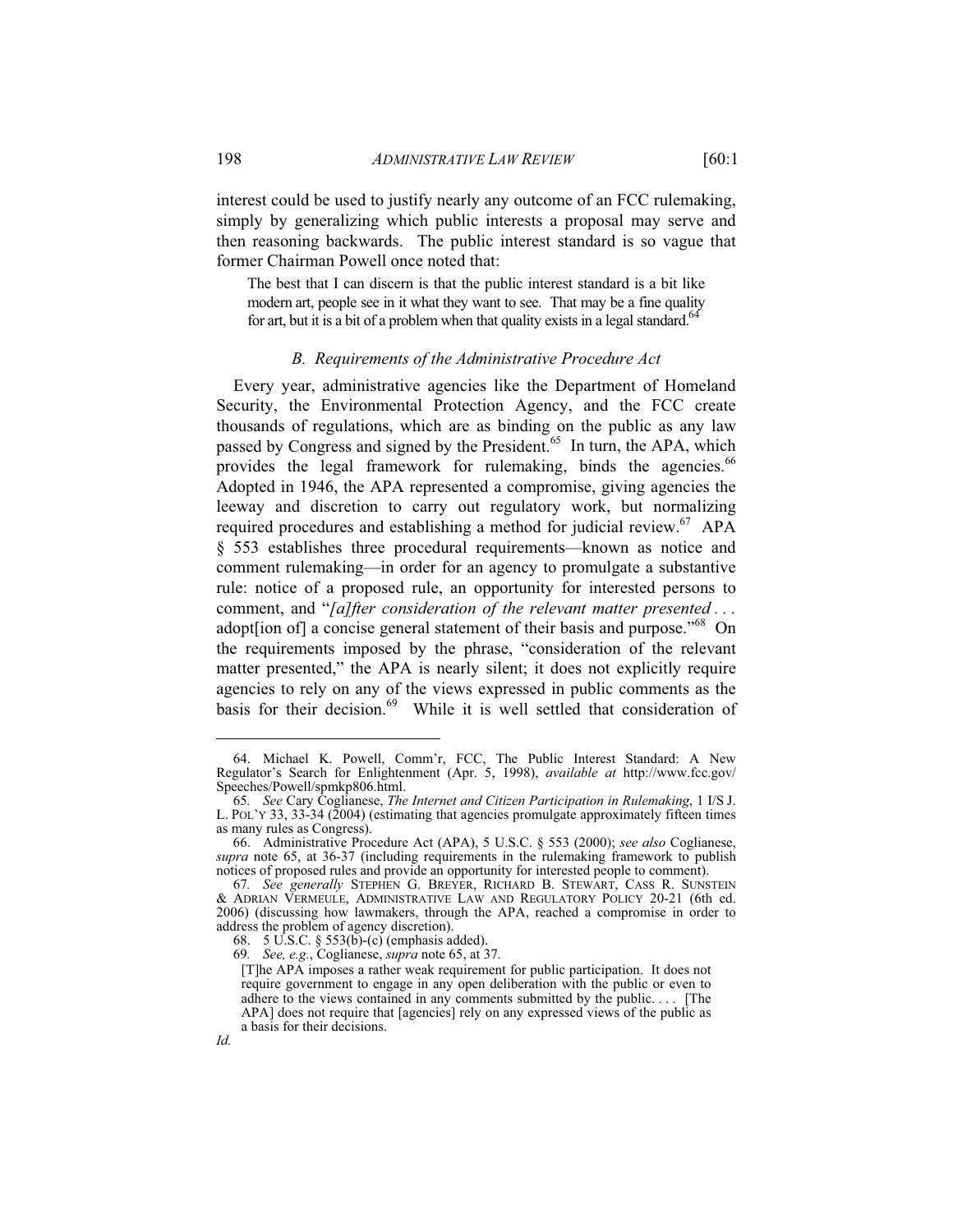relevant comments is required,<sup>70</sup> there is no clear standard of what constitutes actual consideration by the agency. $^{71}$ 

What is clear is that agencies are not conducting a popularity contest when they consider relevant comments.<sup>72</sup> Agencies operate as expert bodies, $7<sup>3</sup>$  so one of the reasons for notice and comment procedures is to educate the agency on any issues it may have overlooked.<sup>74</sup> Agencies do not have to promulgate rules the way public opinion would have them promulgate rules.<sup>75</sup> If this were required, then interest groups If this were required, then interest groups commanding the most participation would easily capture the agencies.<sup>76</sup>

73*. See, e.g.*, Mark C. Niles, *On the Hijacking of Agencies (and Airplanes): The Federal Aviation Administration, "Agency Capture," and Airline Security*, 10 AM. U. J. GENDER SOC. POL'Y & L. 381, 385 (2002) (listing two main reasons why federal administrative agencies have been created).

[I]t is generally accepted that an administrative body that is granted regulatory authority over a specific set of issues will naturally develop a certain level of "expertise" in that area, and that this development will result in better and more effective regulation of that area than would have been possible if it had been subject, instead, to more generalized governmental oversight.

*Id.* at 385-86 (citation omitted).

75*. See* Adelstein Dissent, *supra* note 1, at 13978 ("I have heard it said we cannot make this decision by polls or by weighing postcards. That is fair enough.").

76*. See, e.g.*, Niles, *supra* note 73, at 385-90 (describing the theory of agency capture, the conditions which make it possible, and defining it as "when a regulated entity—like a large corporation, or more likely an association of corporate interests— . . . succeeds at

<sup>70</sup>*. See* 5 U.S.C. § 553(c) (indicating that interested persons may participate through submission of "written data, views, or arguments with or without opportunity for oral presentation"); *see also* Home Box Office, Inc. v. FCC, 567 F.2d 9, 35 (D.C. Cir. 1977) (emphasizing the consideration agencies must give to relevant comments, saying "there must be an *exchange* of views, information, and criticism between interested persons and the agency").

<sup>71</sup>*. See* Auto. Parts & Accessories Ass'n, Inc. v. Boyd, 407 F.2d 330, 338 (D.C. Cir. 1968) (suggesting that agencies should take into account the realities of judicial scrutiny).

We do not expect the agency to discuss every item of fact or opinion included in the submissions made to it in informal rulemaking. We do expect that . . . "the concise general statement of basis and purpose"... will enable us to see what major issues of policy were ventilated by the informal proceedings and why the agency reacted to them as it did.

*Id.*; *see also* Am. Med. Ass'n v. Mathews, 429 F. Supp. 1179, 1204 (N.D. Ill. 1977) ("The agency is not required to supply specific and detailed findings and conclusions, but need only 'incorporate in the rules a concise general statement of their basis and purpose.'" (quoting 5  $\dot{U}$ .S.C. § 553(c))).

<sup>72</sup>*. See* McGregor, *supra* note 26, at 223 ("Commission decision making is not based on polls or comment tallies."); *see also* Copps Dissent, *supra* note 11, at 13958 ("The FCC is not, of course, a public opinion survey agency. Nor should we make our decisions by weighing the letters, cards and e-mails 'for' and the letters, cards and e-mails 'against' and awarding the victory to the side that tips the scale.").

<sup>74</sup>*. See* Texaco, Inc. v. Fed. Power Comm'n, 412 F.2d 740, 744 (3d Cir. 1969) (citing two justifications for notice and comment rulemaking: to give the public the opportunity to participate in rules that will bind them, and to enable "the agency promulgating the rule to educate itself before establishing rules and procedures which have a substantial impact on those regulated") (citation omitted); *see also Am. Med. Ass'n*, 429 F. Supp. at 1205 (providing that while courts bind agencies to consider the evidence in the record, they do not bind agencies to consider only the record, and agencies may make decisions based on their expertise).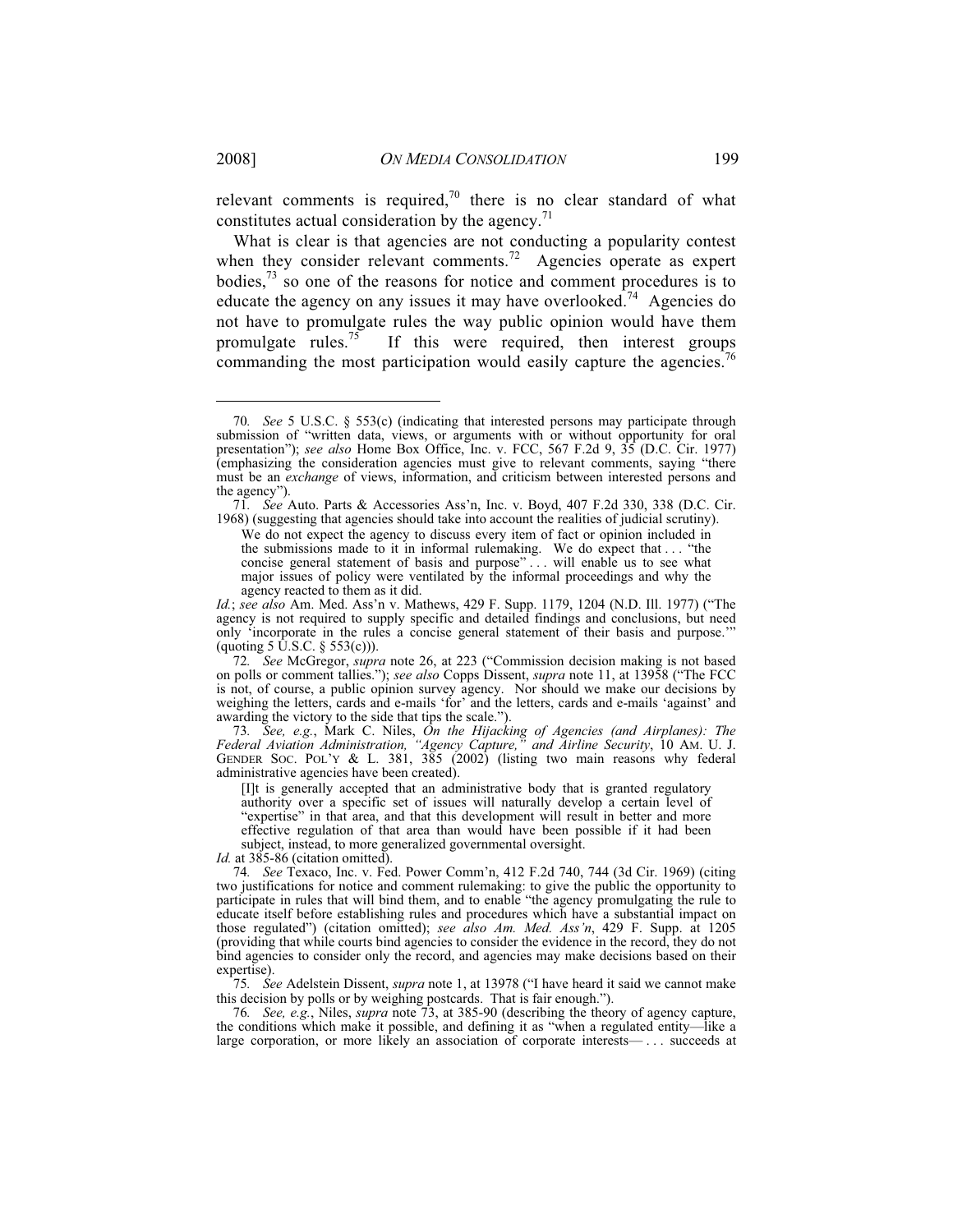If the majority opinion dictated a rule's outcome, agencies would not be able to use their expertise, and instead would be subject to the ebbs and flows of public opinion. But ultimately, this is not a Comment asking the agency to listen to the braying mob. It seeks to ask the more important questions about the precise meaning of "consideration," the parameters of the agency's responsibility thereto, and the point at which an agency's neglect of such consideration rises to the level of being arbitrary and capricious.

# III. DISSONANCE BETWEEN THE FCC'S ACTIONS IN THE MEDIA OWNERSHIP PROCEEDINGS AND BOTH THE PUBLIC INTEREST AND NOTICE AND COMMENT REQUIREMENTS

While it is true that the standard for consideration that an agency owes to relevant comments is vague, the FCC's lack of consideration with regard to citizen comments reflects a failure to uphold the public interest standard or meet the APA requirements. While overwhelming public opinion does not determine the outcome of a noticed rule, the fact that many thousands of people are commenting intensifies the FCC's obligation to consider these comments because the Commission is obligated to consider all of the relevant comments it receives.<sup>77</sup> The reality that the FCC has received thousands of comments thus becomes relevant in and of itself.

The FCC has fallen short of its procedural obligations in two ways. First, the FCC's current treatment of citizen comments should not be considered adequate for any rulemaking, even under the vague standards of APA § 553. This treatment exposes the rule to accusations of being arbitrary and capricious.<sup>78</sup> Second, the public interest standard should inform the FCC's obligation to consider relevant comments. Together, § 553 and the public interest standard heighten the level and quality of the consideration that the Commission should give to citizen comments.

winning 'the hearts and minds of the regulators,' [then] regulation becomes 'a method of subsidizing private interests at the expense of the public good'") (citations omitted).

<sup>77</sup>*. See* Administrative Procedure Act, 5 U.S.C § 553(c) (2000) (mandating consideration after notice is given); *see also* Copps Dissent, *supra* note 11, at 13958 (suggesting that the "overwhelming response" on the part of the public obligates the FCC to "take notice"). *But see* Home Box Office, Inc. v. FCC, 567 F.2d 9, 35-36 n.58 (D.C. Cir. 1977) (recognizing that not all comments are relevant including those which are conjectural or reflect someone's unsubstantiated opinion, which are not deserving of consideration).

<sup>78</sup>*. See* Copps Dissent, *supra* note 11, at 13958 (demanding that "when there is such an overwhelming response on the part of the American people and their representatives in Congress assembled, we ought to take notice").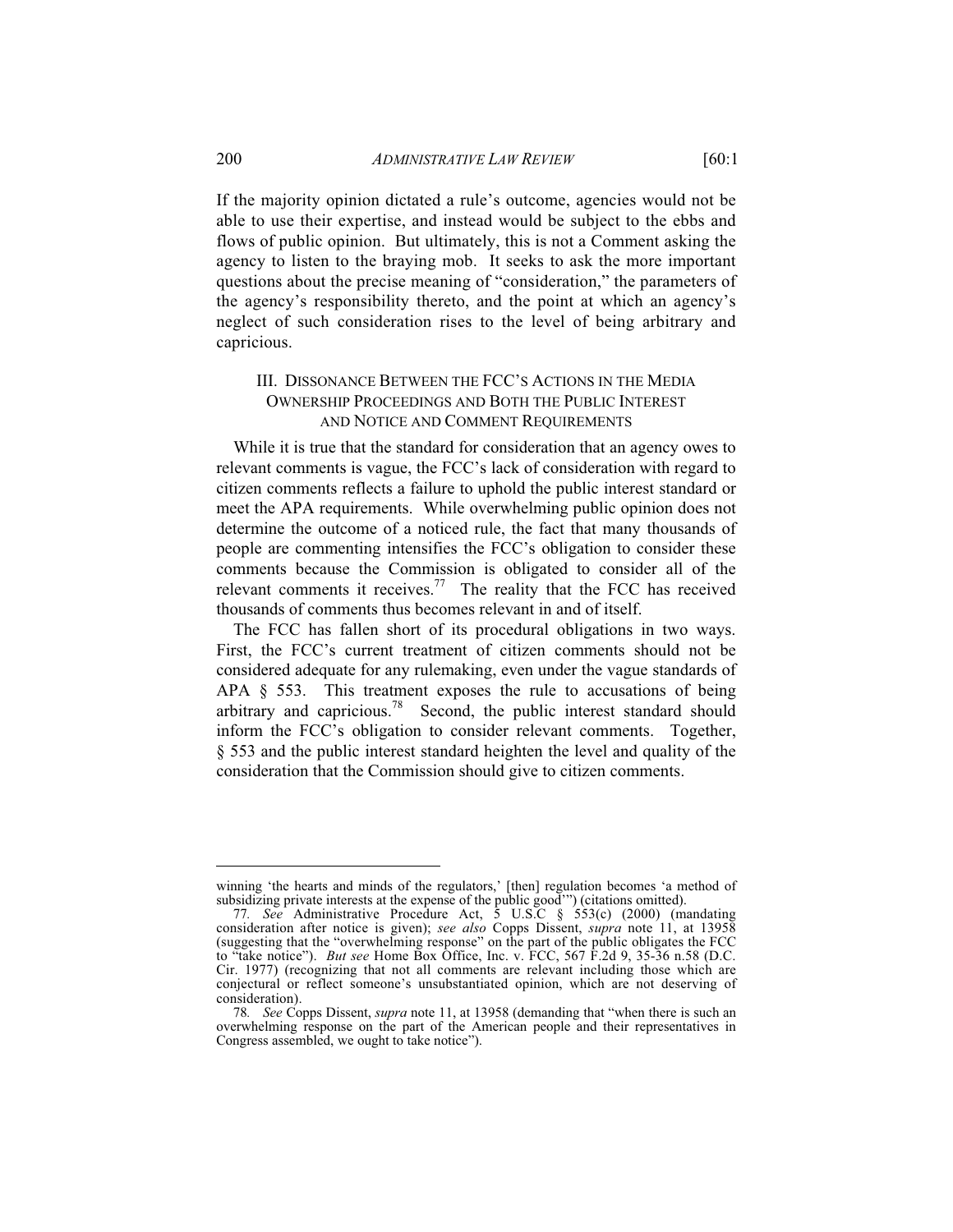# *A. The FCC's Consideration of Citizen Comments Is Insufficient Under Standards of Judicial Review*

The major question remains: what does it mean to consider comments under the APA? When a court reviews agency rulemakings, what sorts of action (or inaction) will give rise to a finding that the rule was arbitrary and capricious?

While the APA left a gap in articulating a clear idea of what it means for an agency to "consider" comments, several courts have offered various interpretations of this term.79 In its 2002 Review, the FCC's consideration of public comments amounted to one paragraph in the final rule.<sup>80</sup> In that paragraph, the Commission summed up the comments of around one million voices as "general concerns about the potential consequences of media consolidation" and simultaneously dismissed these voices by saying that the FCC "share[s] the concerns of these commenters" and assures readers that the Commission "believe[s] that the rules adopted . . . serve our public interest goals."<sup>81</sup>

While the APA does not explicate the standard for what constitutes "consideration of relevant comment," a few cases offer guideposts for such a determination. In reviewing agency decisions, one court has noted that "[c]ertainly the Administrative Procedure Act's requirement that an agency 'consider' the public comments received . . . must mean something more than a mere listing of abstracts of the comments totally unintegrated with the Order itself." $82^{\circ}$  Except for that one paragraph in the 2002 Review, this is precisely what the FCC did: the only other mention of any citizen

<sup>79</sup>*. See HBO*, 567 F.2d at 35-36 n.58 (recognizing that some public comments have no relevance to the rule and therefore do not deserve agency consideration).

<sup>80</sup>*. See supra* text accompanying note 15. Furthermore, Commissioner Copps identified additional procedural shortcomings with the 2002 Review. Before the vote on the new rules was to take place, the Commission refused to make public the proposed text of the rules until just three weeks prior to the vote. The Commission denied requests by Commissioners Adelstein and Copps to have more than three weeks time to review the proposals. Commissioner Copps has argued that these events further point out the deep flaws of the 2002 Review. *See* Copps Dissent, *supra* note 11, at 13955-58 (discussing the Commissioner's disappointment with the 2002 Review).

 <sup>81. 2002</sup> Review, *supra* note 3, at 13624.

 <sup>82.</sup> ALASCOM, Inc. v. FCC, 727 F.2d 1212, 1221 n.38 (D.C. Cir. 1984) (identifying such action as preventing effective judicial review of agency action).

Furthermore, we note that the Commission's method in this case of offering generalized justifications of its decisions often without discussing the opposing comments received on each issue, and then appending to the Order a separate unpublished summary of comments received containing no response to any of the comments, makes it difficult for a reviewing court to determine whether the agency has truly evaluated the comments it has received. *Id.*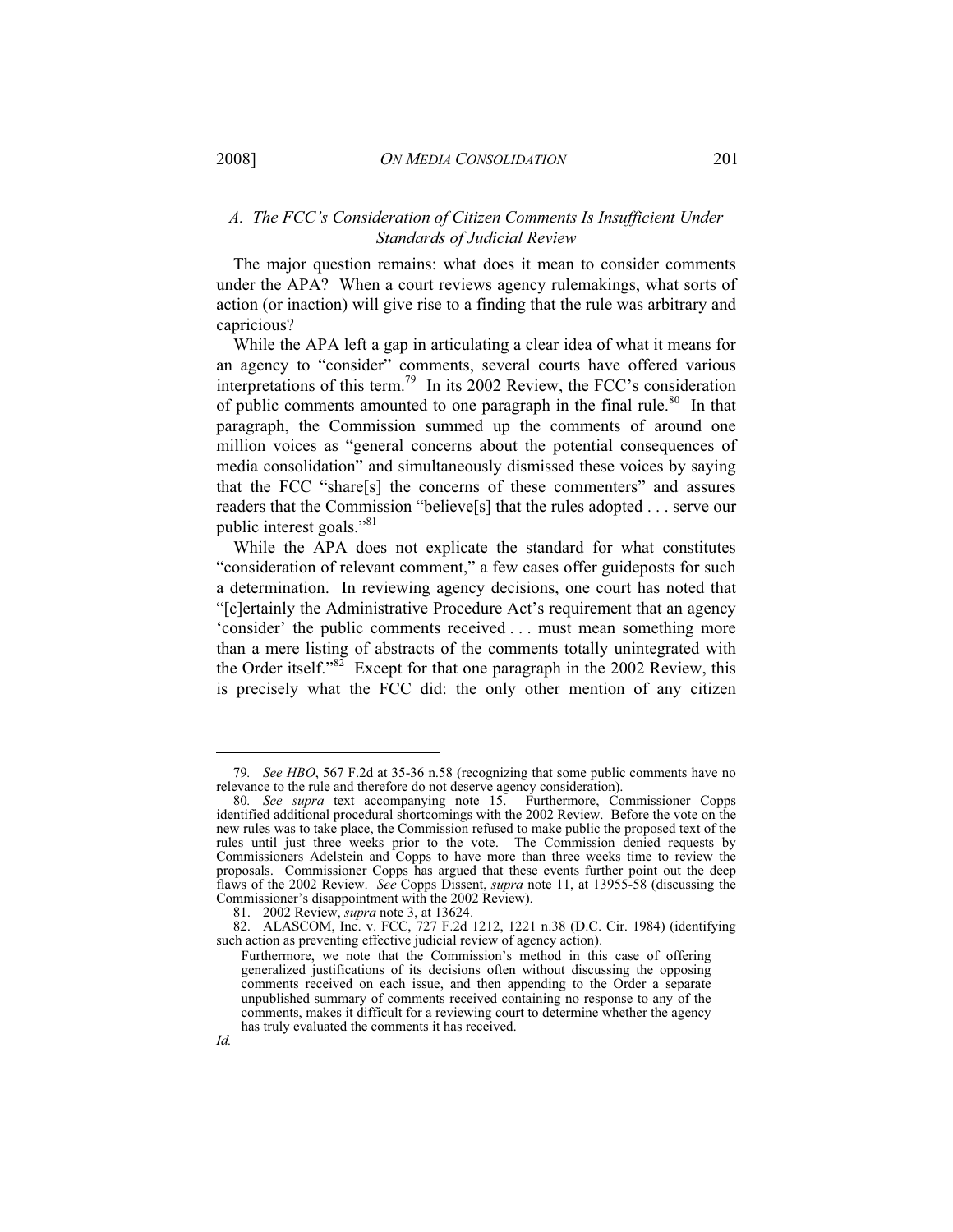The D.C. Circuit described the "consideration" required by agencies in the notice and comment process as a dialogue and a two-way street between the agency and the commenters.<sup>84</sup> Given the FCC's public attitude toward citizen comments, it is not a stretch to say that the FCC has not engaged in a back-and-forth dialogue with citizen comments. Commissioner Adelstein, in his dissent to the 2002 Review, said that the majority had "simply dismiss[ed] the public's views with a passing reference in one paragraph."<sup>85</sup>

In instructing agencies on their role with regard to public comments, the D.C. Circuit has also stated that "the opportunity to comment is meaningless unless the agency responds to significant points raised by the public."<sup>86</sup> The FCC would likely argue that many of these citizen comments do not raise any significant points, and that instead, they only tell of general opposition. While in general this might be true on an individual basis, taken together, the overwhelming opposition ought to be treated as a significant point raised by the public. Given this guidance, the FCC's current treatment of citizen comments does not rise to the level of a "dialogue" or what should qualify as consideration, and has rendered meaningless the public's opportunity to comment.<sup>87</sup>

86*. HBO*, 567 F.2d at 35-36 (citation omitted)*.*

87*. See* Copps Dissent, *supra* note 11, at 13958 (stating that the only opportunity citizens have to comment is to file petitions after decisions have already been made).

<sup>83</sup>*. See* 2002 Review, *supra* note 3, at 13876-77 (listing commenters for MB Docket 02-277, primarily including names of associations and trade groups, along with a few individuals, mostly associated with universities, for instance, "Kidd, Dorothy (Univ. of San Francisco)").

<sup>84</sup>*. See HBO*, 567 F.2d at 35-36 (acknowledging that both notice by the agency and comment by the public are necessary to assist with judicial review and to provide fair treatment for individuals affected by the agency rule); *cf.* Prometheus Radio Project v. FCC, 373 F.3d 372, 412 (3d Cir. 2004) (warning that "the APA's notice obligations are not supposed to result in a notice-and-comment 'revolving door.' 'Rulemaking proceedings would never end if an agency's response to comments must always be made the subject of additional comments.'" (quoting Cmty. Nutrition Inst. v. Block, 749 F.2d 50, 58 (D.C. Cir. 1984))); William Fishman, *Comments on the FCC's Recent Mass Media Ownership Decision*, 53 AM. U. L. REV. 583, 588 (2004) ("One can always do more, consider more, think longer or deeper, but neither common sense nor the law requires . . . the FCC . . . to seek a degree of comprehensiveness or profundity which is unrealistic and would require incremental effort disproportionate to the presumptive improvement in the analysis.") (citation omitted).

 <sup>85.</sup> Adelstein Dissent, *supra* note 1, at 13978. Adelstein further describes the FCC's reaction as "overrid[ing] the better judgment of the American people. [The FCC's decision] instead relies on the reasoning of a handful of powerful media companies who have a vested financial interest in massive deregulation. Those who would benefit by buying and selling the public airwaves won out over the public." *Id*.

The FCC is not, of course, a public opinion survey agency.... But even this independent agency is part of our democratic system of government. And when there is such an overwhelming response on the part of the American people and their representatives in Congress assembled, we ought to take notice. Here the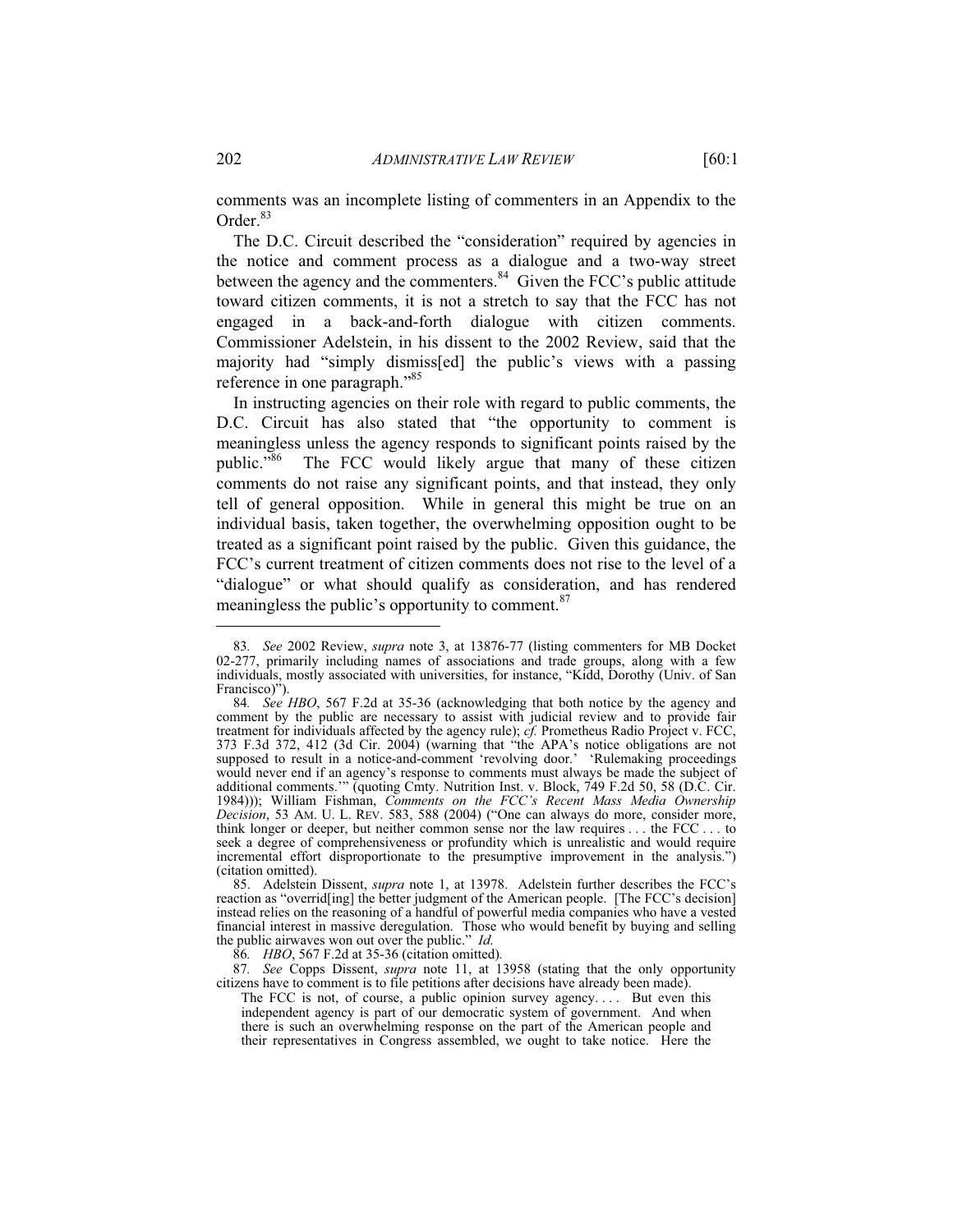How the agency deals with comments on a practical level is a different issue from whether a court will find that insufficient consideration of comments will rise to the level of arbitrariness and capriciousness. While it seems clear that the FCC did not give adequate consideration to the many thousands of comments filed in opposition to its proposed rule, a court finding that the result is arbitrary and capricious involves additional analysis.

The arbitrary and capricious standard underlies all action that an agency takes under the APA. Under arbitrariness review, courts must uphold the agency's rules unless they are "arbitrary, capricious, an abuse of discretion, or otherwise not in accordance with law."<sup>88</sup> Despite being the underlying standard, the APA does not specifically define the term "arbitrary and capricious." Even though courts have developed different standards of judicial review that apply to various types of agency action, agency action must always pass the arbitrary and capricious test. This test is the most deferential test that courts will apply to agency action.<sup>89</sup> The Supreme Court's opinion in *Motor Vehicle Manufacturers Ass'n, Inc. v. State Farm Mutual Automobile Insurance Co*. fleshed out the court's role in determining whether an agency's actions satisfied the standard.<sup>90</sup> "The scope of review under the 'arbitrary and capricious' standard is narrow and a court is not to substitute its judgment for that of the agency. Nevertheless, the agency must examine the relevant data and articulate a satisfactory explanation for its action."<sup>91</sup> With regard to agency consideration of comments, the D.C. Circuit described an arbitrary and capricious review as "searching and careful" and designed "to ensure that the agency's decision  $\ldots$  has support in the record  $\ldots$  includ[ing] the agency's addressing the significant comments made in the rulemaking proceeding."92 This decision in the D.C. Circuit gives helpful guidance, connecting an agency's consideration of comments to arbitrary and capricious review.

*Id.*

right call is to take these proposals, put them out for comment and then—only then—call the vote. Plausible arguments have been put forward that the letter of the Administrative Procedure Act requires this. Other legal experts demur. I do know this: the spirit underlying notice and comment is that important proposed changes need to be seen and vetted before they are voted. Today we vote before we vet.

 <sup>88.</sup> APA, 5 U.S.C. § 706(2)(A) (2000).

<sup>89</sup>*. See, e.g.*, JAMES T. O'REILLY, ADMINISTRATIVE RULEMAKING: STRUCTURING, OPPOSING, AND DEFENDING FEDERAL AGENCY REGULATIONS 383 (2d ed. 2007) ("The APA standard never aimed at the type of sophisticated questions of methodology, consideration of factors, and other quirks of review that are so important today.").

<sup>90</sup>*. See* Motor Vehicles Mfrs. Ass'n v. State Farm Mut. Auto. Ins. Co., 463 U.S. 29, 40- 43 (1983) (having little difficulty in determining the appropriate scope of judicial review).

<sup>91</sup>*. Id.* at 43.

 <sup>92.</sup> NAACP v. FCC, 682 F.2d 993, 997-98 (D.C. Cir. 1982) (citation omitted).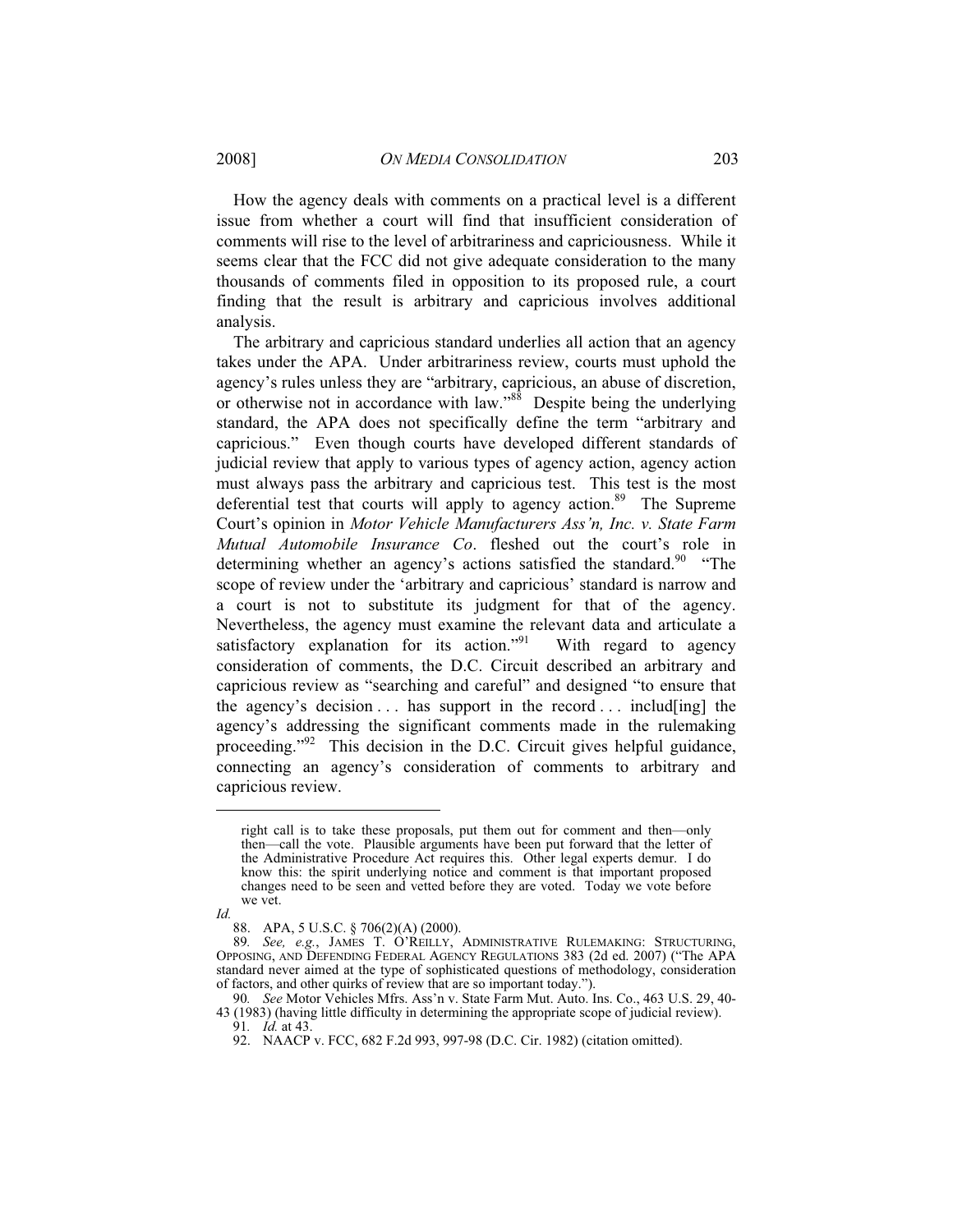Most of the time when courts examine an agency's consideration of comments, they do not find that consideration—or lack thereof—leads to an arbitrary rule. For instance in *Thompson v. Clark*, the D.C. Circuit found that the agency's failure to respond to 1,854 written comments did not result in an arbitrary and capricious rule. Instead, the court stated that the agency is under no obligation to respond to every comment.

[A]dministrative proceedings should not be a game or a forum to engage in unjustified obstructionism by making cryptic and obscure reference to matters that "ought to be" considered and then, after failing to do more, to bring the matter to the agency's attention, seeking to have that agency determination vacated on the ground that the agency failed to consider matters "forcefully presented."<sup>93</sup>

Furthermore, in *Conference of State Bank Supervisors v. Office of Thrift Supervision*, the plaintiff argued that the agency failed to respond to substantive arguments in promulgating its final rule, undermining the plaintiff's right to provide meaningful comment.<sup>94</sup> The court found in favor of the agency, holding that agencies need not respond to every comment that is submitted, and that the agency effectively responded to the major issues that the comments raised.<sup>95</sup>

Because of this precedent, it is difficult, although not impossible, to make a successful argument that the FCC has ignored public comments to the point that its rule was arbitrary and capricious. In *Baltimore Gas & Electric Co. v. United States*, 96 the D.C. Circuit articulated the point at which an agency's lack of consideration becomes arbitrary and capricious. "Under the 'arbitrary and capricious' standard of review, an agency is . . . required to respond to significant comments that cast doubt on the reasonableness of the rule the agency adopts."<sup>97</sup> In other words, the court established that in order to find that the agency failed to consider and respond to comments, the challenging party needs to demonstrate an error in judgment on the part of the agency.<sup>98</sup> Arguing that the FCC acted arbitrarily and capriciously by virtually ignoring the mass of public comments that it received could be a successful argument under this

 <sup>93.</sup> Thompson v. Clark, 741 F.2d 401, 408-09 (D.C. Cir. 1984) (quoting Vermont Yankee Nuclear Power Corp. v. Natural Res. Def. Council, Inc., 435 U.S. 519, 553-54 (1978)).

<sup>94</sup>*. See* Conference of State Bank Supervisors v. Office of Thrift Supervision, 792 F. Supp. 837, 846 (D.D.C. 1992) (arguing that even if the agency did respond to the comments, its responses were "conclusory or cursory in fashion").

<sup>95</sup>*. See id*. at 846-47 (interpreting 5 U.S.C. § 553(c)) (citations omitted).

<sup>96. 817</sup> F.2d 108 (D.C. Cir. 1987).<br>97. Id. at 116.

*Id.* at 116.

<sup>98</sup>*. See* Hussion v. Madigan, 950 F.2d 1546, 1554 (11th Cir. 1992) (holding that because the agency's rulemaking accounted for objections raised by the plaintiff's comments and "f[e]ll far short" of a clear error of judgment by the agency, the rulemaking was neither arbitrary or capricious).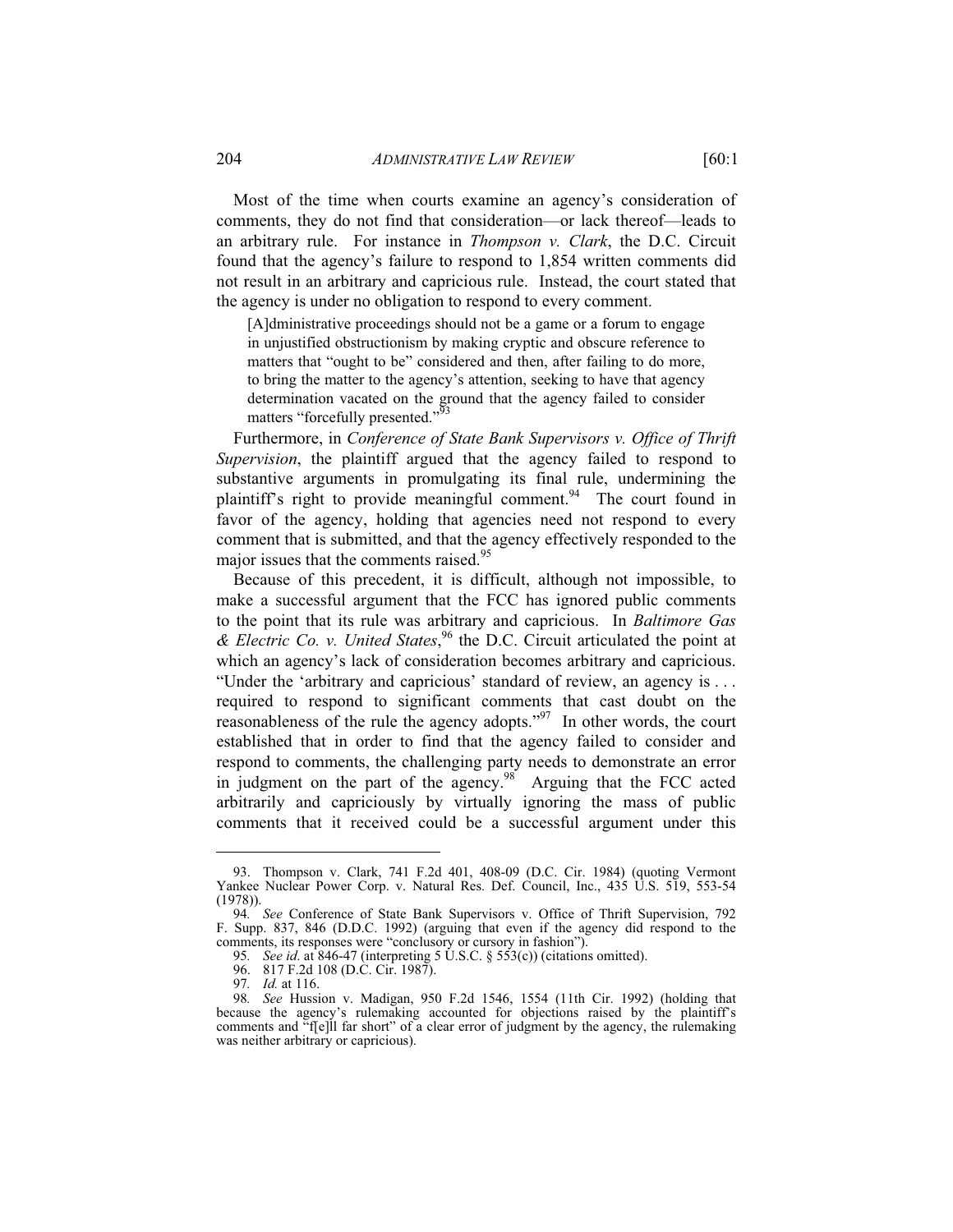2008] *ON MEDIA CONSOLIDATION* 205

standard articulated in *Baltimore Gas*. The differentiating factors in this case are the number of public commenters, the seeming universality of their opinions, and the FCC's statutory relationship with the public interest. Together, this could show an error in judgment on the part of the FCC.

One way that a court could find that the agency has committed an error of judgment, and acted arbitrarily and capriciously, is by characterizing these public comments as a single piece of evidence—the overwhelming opposition out of concern for the number of speakers—which the agency must formally address as a procedural requirement. Put differently, the agency should have to deal explicitly with the sheer amount of ubiquitous opposition when it justifies its rule. The issue here is not just that any particular person voiced opposition in a comment and the FCC did not address his or her concerns personally. It is also not an issue of forcing the agency to listen to the voices of a braying mob that does not know the reasoning behind its own position. The issue is that the American public has collectively expressed its dismay and opposition to this rulemaking. And because the FCC must promulgate regulations in the public interest, it must deal with the overwhelming record evidence of these opinions in a more compelling way than the FCC has done thus far. Without more explanation in light of this overwhelming opposition in the record, the FCC faces a significant argument that its actions were so contrary to the record evidence that these actions approach the threshold of arbitrary and capricious.

### *B. The FCC Has a Heightened Duty to Consider Citizen Comments*

The second way the FCC's current treatment of citizen comments falls short is the result of a logical argument, as opposed to a legal one. Even if the FCC did give basic consideration to citizen comments, this consideration would not rise to the level required by the APA under the influence of the public interest standard. This Comment's main argument is that the 2002 Review called for, and the 2006 Review now calls for, a heightened level of consideration for citizen comments because of the public interest standard and the level of public participation.

This so-called heightened level of consideration arises as a result of the FCC's own procedures. In the 2002 Review, the Commission knew that the public overwhelmingly opposed further media consolidation. In other rulemakings that do not engender such response, the Commission has more freedom to determine on its own what the public interest calls for in a given situation. But in the media consolidation proceeding, the FCC asked for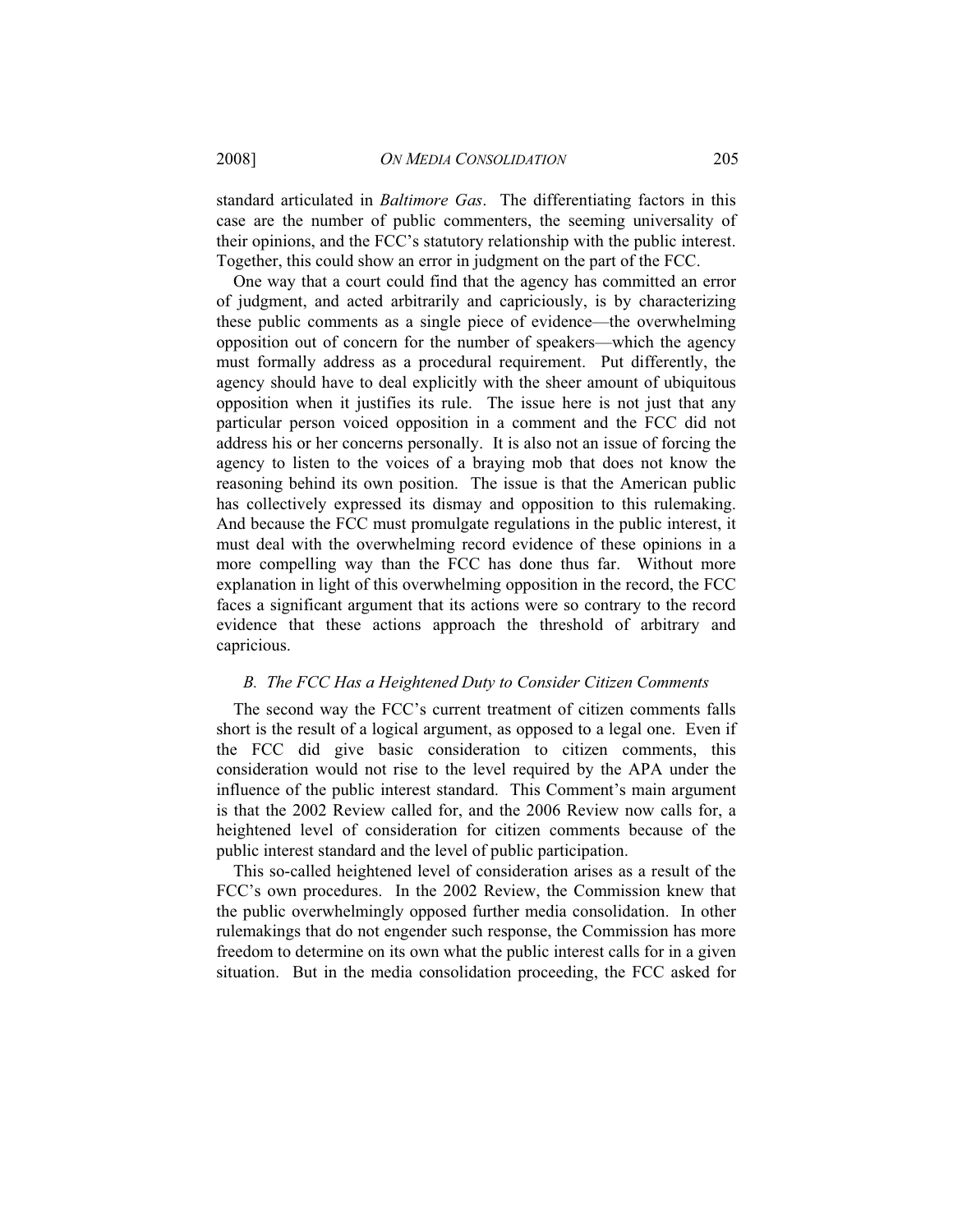public comments,<sup>99</sup> outwardly displayed interest in what citizens had to say, effectively disregarded them, and subsequently claimed that it had satisfied its obligations under  $\S$  553 and the public interest standard.<sup>100</sup> There is a good reason for a heightened level of consideration: once the FCC ascertains the interests of the public through citizen comments, it has a duty to actively and in good faith take that information into consideration when promulgating rules in the public's interest. Here, the FCC has successfully ascertained the interests of the public, given the hundreds of thousands of comments it received through public hearings and the Commission's improved systems for submitting Internet and email comments.<sup>101</sup> To disregard these comments and still claim to be To disregard these comments and still claim to be promulgating in the public interest is a logical disconnect, and it makes a sham of the notice and comment proceeding.

In an age where the Internet has made public comments more feasible.<sup>102</sup> where the Commission is saying that it urges public comment, and when the Commission has received record numbers of comments, the FCC cannot then ignore these comments and still stay true to either the public interest standard or to § 553 of the APA.

# IV. FINDING A SOLUTION THROUGH FCC PROCEDURE AND JUDICIAL OVERSIGHT

Diversity of viewpoint implicates the First Amendment rights of viewers, as well as the democratic principles of the United States. As the logic goes, the greater the number and kind of speakers, the greater the

<sup>99</sup>*. See* 2002 Review, *supra* note 3, *passim* (repeating in many paragraphs of the notice that the agency was seeking comment on various ownership issues); *see also* ROBERT W. MCCHESNEY, THE PROBLEM OF THE MEDIA: U.S. COMMUNICATION POLITICS IN THE 21ST CENTURY 282 (2004) [hereinafter THE PROBLEM OF THE MEDIA] (saying that Chairman Michael Powell "had encouraged Americans to use the Internet to let the FCC know their thoughts on media ownership").

<sup>100</sup>*. See* THE PROBLEM OF THE MEDIA, *supra* note 99, at 283 ("Shamelessly, Powell boasted about the 'extraordinary amount of public comment' the FCC had received, enabling it to address the issues 'through the eyes and ears of the American public.") (citation omitted).

<sup>101</sup>*. See* Copps Dissent, *supra* note 11, at 13956 (listing the locations of hearings and forums attended either by Commissioner Copps or Adelstein before promulgation of the rules in the 2002 Review, including New York, Seattle, Austin, Durham, Phoenix, Chicago, Burlington, San Francisco, Los Angeles, Philadelphia, Marin County, Detroit and Atlanta); Adelstein Dissent, *supra* note 1, at 13977 (ascertaining the public's interest in the course of these hearings and through email). Adelstein stated, "[o]f the hundreds of citizens I heard from directly at field hearings . . . not one stood up to call for relaxing the rules. Of the thousands of emails I personally received, only one did not oppose allowing further media concentration." He concluded that the "American people appear united in believing that media concentration has gone too far already and should go no further." *Id.*

 <sup>102.</sup> While the increase in the quantity of comments might be a result of the e-rulemaking trend, any change in quality is debatable. For an excellent discussion of the effect of e-rulemaking on the administrative process, see Cary Coglianese, *Citizen Participation in Rulemaking: Past, Present, and Future*, 55 DUKE L.J. 943, 948 (2006).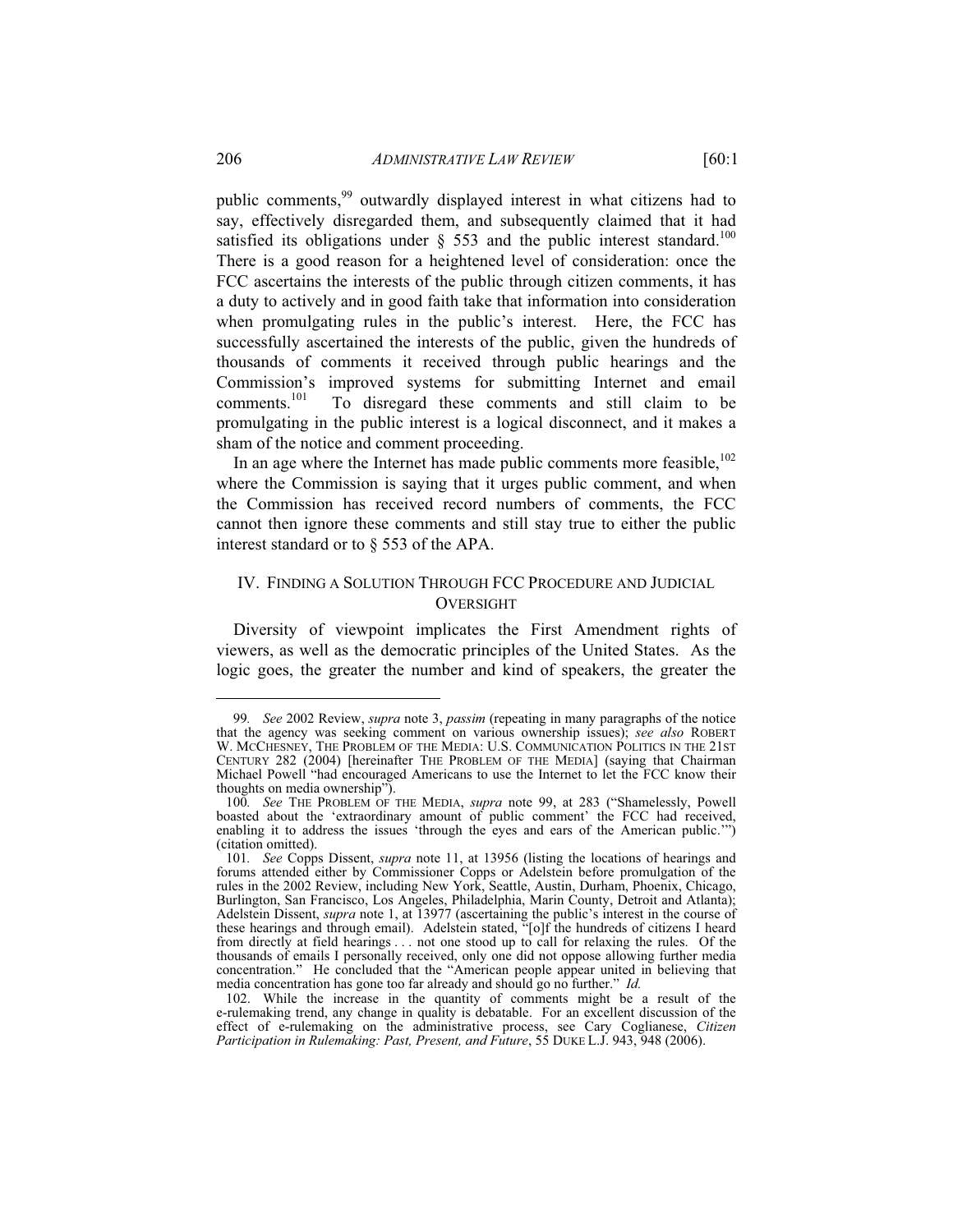diversity in what is spoken.<sup>103</sup> The FCC's role should be to foster that diversity, encouraging speakers and listeners to "create and perpetuate an educated, informed and empowered electorate."104 It is not a fact that every large media outlet necessarily limits diversity, but allowing concentration in the hands of the few threatens democratic values. $105$  Because consolidation of media ownership threatens these values, the FCC has a responsibility to correct the dissonance between the spirit of the law and its recent handling of the media ownership proceedings.

To correct this dissonance, the FCC needs to take greater and substantive notice of the opinions it has received. The outpouring of responses has continued from both the American people and their representatives in Congress—the FCC has a duty to respond.106 Commissioner Copps has suggested that the FCC establish both "a longer timetable and procedure for implementation of these changes to the rules."<sup>107</sup> In the  $2006$  Review, the FCC conducted public hearings with commissioner participation to discuss viewpoint diversity and how it affects speakers and listeners, and has conducted studies that it publishes and opens for comment.<sup>108</sup> While these

<sup>103</sup>*. See* Baker, *supra* note 13, at 734-35 ("For many people (and most theories), true democracy implies as wide as practical a dispersal of power within public discourse.") (citation omitted).

 <sup>104.</sup> Anthony E. Varona, *Changing Channels and Bridging Divides: The Failure and Redemption of American Broadcast Television Regulation*, 6 MINN. J.L. SCI. & TECH. 1, 53-54 (2004) (discussing the competing schools of free speech theories: the Holmesian view, which argued that "the unencumbered exchange of conflicting ideas comes closest to yielding truth and the common good"; and the Madisonian perspective, which "was not principally interested in keeping the 'marketplace of ideas' free from government interference, but was concerned with ensuring that all voices were present and heard in the marketplace" (citation omitted)). It is the Madisonian conception of the First Amendment that Varona posits "lies at the heart of the broadcast public trustee doctrine." *Id.* 

<sup>105</sup>*. See* Baker, *supra* note 13, at 735 ("But democratic values mean that it makes a huge difference whether any lack of a particular type of diversity is imposed by a few powerful actors or reflects the independent judgments of many different people, for example, owners, with the ultimate power to determine content.").

<sup>106</sup>*. See* discussion *supra* Part III.B. The FCC first has a duty to consider relevant comments under § 553, but further, it has a heightened duty to consider citizen comments when required to take the public interest into consideration.

 <sup>107.</sup> Copps Dissent, *supra* note 11, at 13958.

<sup>[</sup>Longer timetables and a procedure for implementation of new rules] would allow the Commission to consider petitions for reconsideration on these specific rules to protect against irreversible, unintended and unforeseen negative consequences. This would also allow the Commission to examine its proposed rules and determine if additional measures are needed to protect the public interest before consolidation occurs, and it would allow Congress opportunity for any input that it may deem appropriate.

*Id.*

<sup>108</sup>*. See* Adelstein Dissent, *supra* note 1, at 13996-97 (arguing that minority ownership "tends to foster diverse editorial viewpoints" and that the 2002 Review allows for more concentrated media markets that pose harm to small businesses, minorities and women). Further, he notes that "[w]e should have made sure we understood the full impact of consolidation on minority ownership, minority employment, issue coverage, and the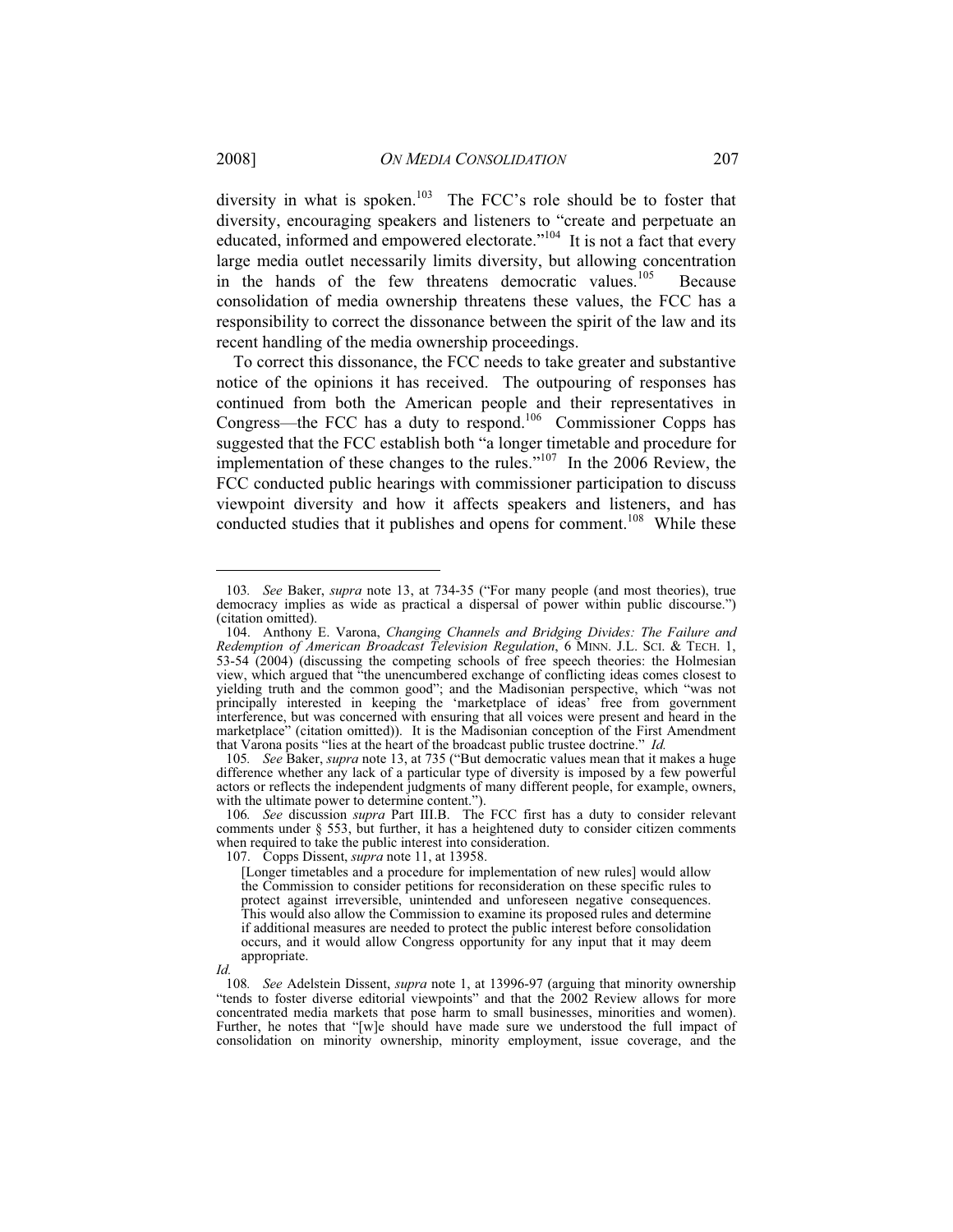are important steps, Chairman Martin's decision to push through the rulemaking at the end of the year signals that the Commission still did not take these public comments into consideration.

Congress should also consider legislation to clarify and better articulate the public interest standard and what that standard entails. Such legislation would eliminate much of the confusion within the Commission with regard to ascertaining the public's interest, and it would limit the manipulability of the standard, hopefully guiding the Commission to give significant consideration to public opinion, especially citizen comments.

To ensure that the FCC makes sound rulemaking decisions, the courts also have a responsibility to hold the FCC to its procedural requirements under the APA and its statutory requirements under the Communications Act. In effect, the FCC has deferred to competition in the market in hopes that the outcome will be in the public's interest.<sup>109</sup> As a result, the FCC has ignored the overwhelming evidence in the record that the public does not agree with that determination. In this instance, procedural issues are just as important as substantive issues because procedure implicates the extent to which the agency gives real weight to the voice of the regulated public.<sup>110</sup> Reviewing courts should not permit the FCC to abdicate its obligation to the public interest or its obligations under the APA, and should require a well-reasoned response and real consideration of public comments. When the FCC has determined the public interest through notice and comment rulemaking, the court must hold the FCC to such determinations when the FCC issues its final rules. This is not just an issue of procedure. It gives real weight to the voice of the regulated public.

Courts that are reviewing the rules of administrative agencies should look deeper into § 553's consideration requirements, defining them more precisely and holding agencies to a stricter standard. For instance, when the *Prometheus* court said that deference is appropriate when the issue is "elusive," it noted that the agency's decision cannot run counter to the

portrayal of minorities before rushing ahead with massive new consolidation opportunities." *Id.*

<sup>109</sup>*. See* Phillips, *supra* note 59, at 624 ("A new deregulatory FCC determined that competition and the marketplace would better serve the needs of the listening and viewing public.") (citation omitted).

<sup>110</sup>*. See* Citizens to Preserve Overton Park, Inc. v. Volpe, 401 U.S. 402, 416 (1971) (explaining the Court's course of judicial review under the arbitrary and capricious standard as "based on consideration of relevant factors," with a "searching and careful" review of the facts, but that substantively, the Court "is not empowered to substitute its judgment for that of the agency").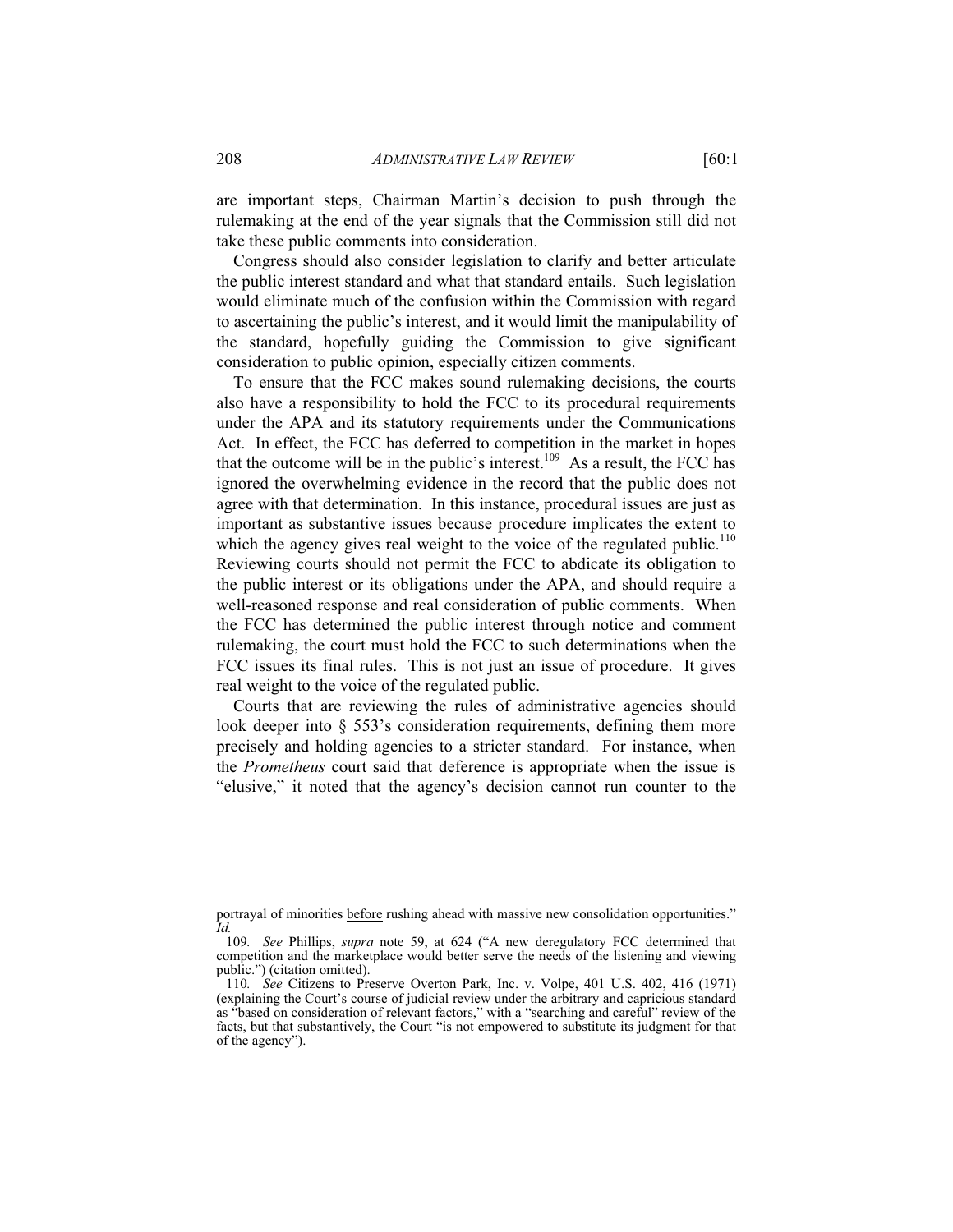evidence before it.<sup>111</sup> In the future, a reviewing court should look at the evidence provided by citizen comments and give guidance to the FCC on how best to consider them.

Looking at the problems that the FCC faces in dealing with public comments on a massive scale is a way to look at an agency-wide problem with a real-world example. What standards should an agency be held to in considering and responding to comments? In terms of the FCC and the ownership proceedings, the answer may lie in a reconstruction of the public interest standard, either by the FCC or Congress. It would then be for the Commission to give due consideration to comments such that it satisfies the public interest standard. But this does not address the greater problem of what it means for an agency to consider public comments in a way that satisfies the APA. The answer is not to require the agency to tally the comments pro and con and to enact a rule as though a vote has taken place. Nor would it make sense, as this FCC proceeding demonstrates, to require thoughtful responses to every comment submitted. That would result in final rules that are thousands of pages in length, having inefficiently allocated agency resources and making those rules prohibitively long.

The appropriate locale for rectifying this procedural gap in the APA is Congress. Congress should address this lack of clarity of what "consideration" means in order to affect a clear standard in agency response to comments. Congress could give further definition to the current statutory direction: "After consideration of the relevant matter presented, the agency shall . . . adopt a concise general statement of their basis and purpose."<sup>112</sup> For instance, in the definitions section to the APA subchapter on procedure, Congress could add: "'consideration' means close examination of evidence to determine categories of responses by subject, and provide a reasoned response to issues brought up in those categories."

While this suggestion does not completely eliminate the abstract notion of a "close examination," this definition still gives more substance to the idea, and could better articulate the standard, which would then allow the courts to decide whether an agency has considered such comment evidence to an extent that satisfies its statutory duty. The creation of a categorical requirement would avoid an interpretation mandating the agency to respond to individual comments, and also prohibit an agency from clumping an entire class of comments—like the FCC did with citizen comments—to inadequately explain them away. This proposed legislation would not require agencies to keep a tally of comments. It would, however, give more meaning to the kind of response that should be required.

<sup>111</sup>*. See* Prometheus Radio Project v. FCC, 373 F.3d 372, 390 (3d Cir. 2004) (adding that agency decisions also cannot be "patently unreasonable") (citation omitted).

 <sup>112.</sup> APA, 5 U.S.C. § 553(c) (2000).